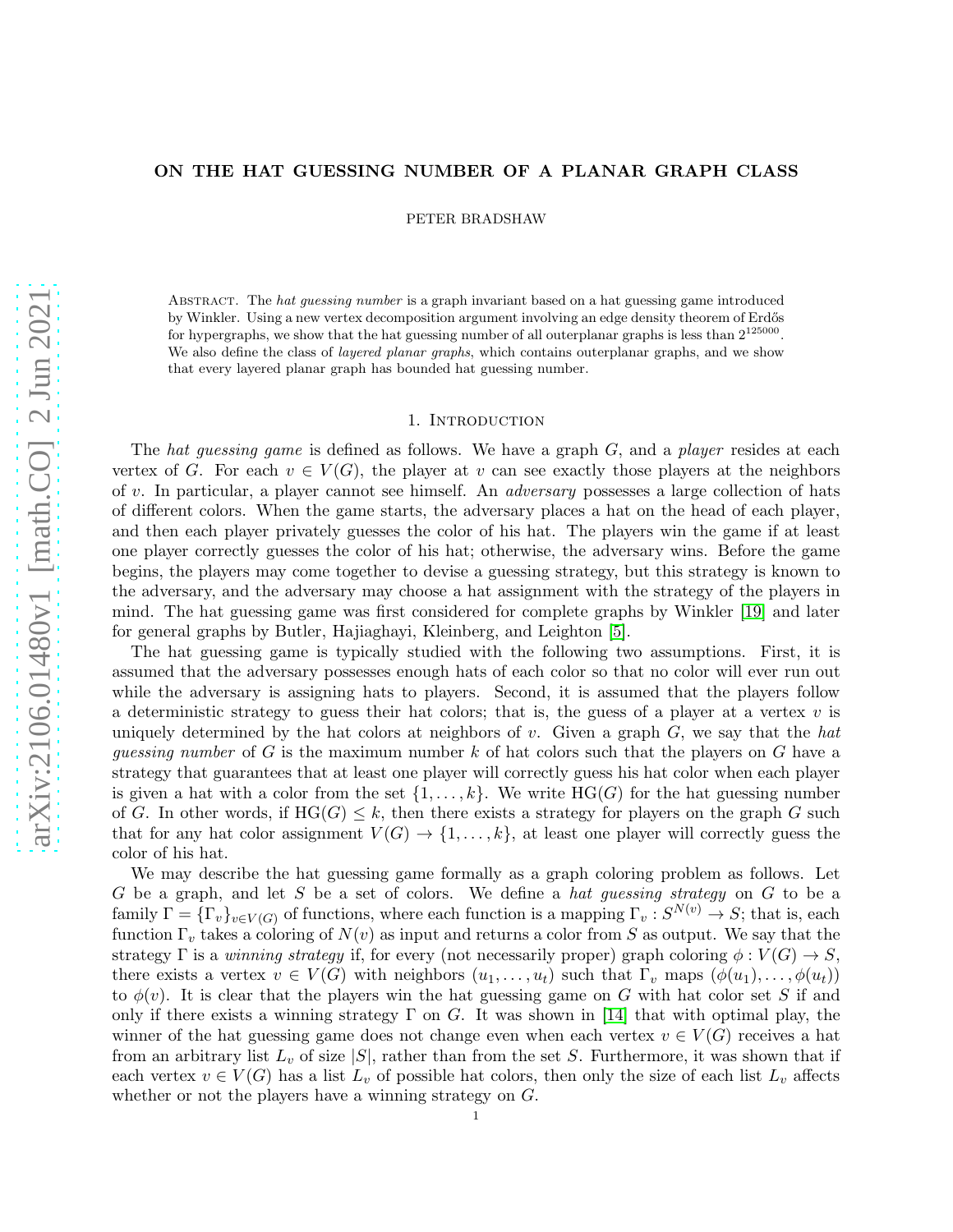We find it useful to give a simple example of a winning strategy in the hat guessing game. We consider the hat guessing game played on  $K_2$  in which the adversary has only red hats and blue hats. We refer to the players as Alice and Bob. It is straightforward to see that Alice and Bob have the following winning strategy: Alice will guess the color of Bob's hat, and Bob will guess the opposite color of Alice's hat. This way, if Alice and Bob receive the same hat color, then Alice will guess correctly. On the other hand, if Alice and Bob receive different hat colors, then Bob will guess correctly. This shows that  $HG(K_2) \geq 2$ , and in fact,  $HG(K_2) = 2$  [\[8\]](#page-12-3).

While the rules of the hat guessing game are simple, establishing bounds for the hat guessing number of large graph classes is surprisingly difficult. In contrast to other game-related graph parameters such as game coloring number [\[20\]](#page-12-4) and cop number [\[13,](#page-12-5) [4\]](#page-12-6), no known upper bound is known for the hat guessing number of graphs of bounded treewidth or graphs of bounded genus. Farnik [\[7\]](#page-12-7) has asked whether the hat guessing number of a graph G is bounded by some function of the degeneracy of  $G$ , but this question remains unanswered, and graphs of degeneracy  $d$  and hat guessing number at least  $2^{2^{d-1}}$  have been constructed [\[12\]](#page-12-8). In particular, the following more specific question, appearing in [\[3\]](#page-12-9) and [\[15\]](#page-12-10), remains unanswered:

# <span id="page-1-0"></span>Question 1.1. Is the hat guessing number of planar graphs bounded above by some universal constant?

While Question [1.1](#page-1-0) has not yet been answered, Kokhas and Latyshev [\[15\]](#page-12-10) have shown examples of planar graphs G for which  $HG(G) \geq 14$ . For some restricted graph classes, such as cliques [\[8\]](#page-12-3). cycles [\[18\]](#page-12-11), complete bipartite graphs [\[1,](#page-12-12) [10\]](#page-12-13), graphs of bounded degree [\[7\]](#page-12-7), graphs of bounded treedepth [\[12\]](#page-12-8), embedded graphs of large girth [\[3\]](#page-12-9), cliques joined at a single cut-vertex, and split graphs [\[11\]](#page-12-14), bounds for the hat guessing number have been determined.

In this paper, we will take a major step toward answering Question [1.1](#page-1-0) by proving an affirmative answer for a large class of planar graphs. For outerplanar graphs, we will prove the following result.

# <span id="page-1-1"></span>**Theorem 1.2.** If G is an outerplanar graph, then  $HG(G) < 2^{125000}$ .

We will also prove an upper bound for the hat guessing number of *layered planar graphs*, which we roughly define as planar graphs that can be obtained by beginning with a 2-connected outerplanar graph  $G_1$ , and then for  $i \geq 1$ , adding a 2-connected outerplanar graph  $G_{i+1}$  to some interior face of  $G_i$  and adding non-crossing edges between  $G_i$  and  $G_{i+1}$ . We also use the term *layered planar graph* to describe a subgraph of such a planar graph. For layered planar graphs, we have the following result.

# <span id="page-1-2"></span>**Theorem 1.3.** If G is a layered planar graph, then  $\log_2 \log_2 \log_2 \log_2 \log_2 H G(G) < 149$ .

Theorems [1.2](#page-1-1) and [1.3](#page-1-2) are the first results that show upper bounds for the hat guessing number of large topologically defined graph classes. The main ingredients for the proofs of Theorems [1.2](#page-1-1) and [1.3](#page-1-2) will be a vertex partition lemma from Bosek et al. [\[3\]](#page-12-9), as well as a new theorem that bounds the hat guessing number of graphs that admit a vertex partition with a certain tree-like structure. The proof of this new theorem uses an argument based on a Turan-type edge density problem, and the combination of our edge-density argument and the lemma of Bosek et al. is what causes our upper bounds to be so large.

The paper will be organized as follows. In Section [2,](#page-2-0) we will introduce some important tools that we will need for our two main theorems. In Section [3,](#page-5-0) we will show that every outerplanar graph has a vertex partition satisfying certain key properties, and then with the help of the tools introduced in Section [2,](#page-2-0) we will prove Theorem [1.2.](#page-1-1) In Section [4,](#page-8-0) we will use a similar strategy to extend our methods beyond outerplanar graphs and prove Theorem [1.3.](#page-1-2) Finally, in Section [5,](#page-10-0) we will show that if an upper bound can be obtained for a certain stronger version of the hat guessing number on planar graphs, then an upper bound on the hat guessing number can be obtained for all graphs of bounded genus.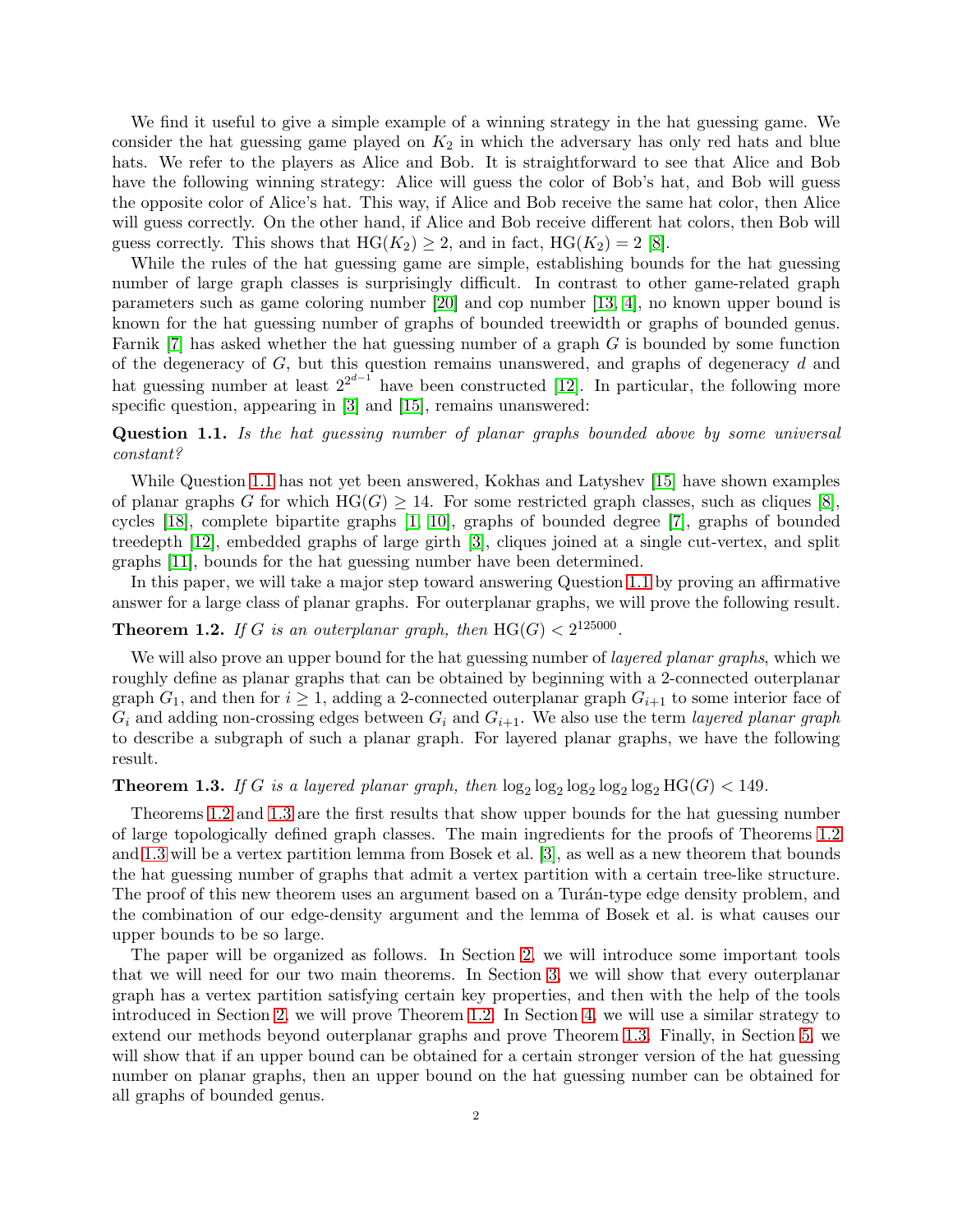#### 2. Multiple guesses, vertex partitions, and edge density

<span id="page-2-0"></span>In this section, we will outline three key tools that we will use to prove Theorem [1.2](#page-1-1) and [1.3.](#page-1-2) These tools use a modified version of the hat guessing game in which each player may attempt to guess his hat color s times (without hearing the guesses of the other players). Given a graph  $G$ and an integer  $s \geq 1$ , if k is the maximum integer for which the players on G, when assigned hats from the color set  $\{1, \ldots, k\}$ , have a strategy that guarantees at least one correct hat color guess when each player is allowed to guess s times, then we write  $HG_s(G) = k$ .

The first of our tools follows from a simple application of Lovász's Local Lemma [\[17\]](#page-12-15); see [\[7\]](#page-12-7) for more details.

<span id="page-2-3"></span>**Lemma 2.1.** Let  $s \geq 1$  be an integer. If G is a graph of maximum degree  $\Delta$ , then  $HG_s(G)$  <  $(\Delta + 1)$ es.

Our next two tools both tell us that if the vertices of a graph can be partitioned into sets satisfying certain conditions, then the hat guessing number of the graph is bounded. The following lemma was introduced by Bosek et al. [\[3\]](#page-12-9), but since the proof is simple and elegant, we will include it.

<span id="page-2-1"></span>**Lemma 2.2** ([\[3\]](#page-12-9)). Let  $s \geq 1$  be an integer. Let G be a graph, and let  $V(G) = A \cup B$  be a partition of the vertices of G. If each vertex in A has at most d neighbors in B, then  $HG_s(G) \leq HG_{s'}(G[A]),$ where  $s' = s(\text{HG}_s(G[B]) + 1)^d$ .

*Proof.* We choose an integer value k for which  $\text{HG}_{s'}(G[A]) < k$ , and we show that  $\text{HG}_{s}(G) < k$ . Clearly  $k > s'$ . We fix a list of exactly  $HG_s(G[B]) + 1$  colors at each vertex of B. For each vertex  $v \in A$ , every possible coloring of  $N(v) \cap B$  gives v a unique guessing function on  $G[A]$ , and there are  $(HG_s(G|B)) + 1)^d$  possible colorings of  $N(v) \cap B$ . Therefore, with our color lists on B determined, for each hat assignment on  $G[A], v$  will guess from a total of at most s' possible guesses. By our assumption, we may assign each vertex of A a hat from the color set  $\{1, \ldots, k\}$  in such a way that no vertex of  $G[A]$  guesses its hat color correctly, even with s' guesses. We give  $G[A]$  such a hat assignment, and since each vertex  $v \in A$  will guess from a set of at most s' colors, no vertex of A guesses its hat color correctly.

Now, with hat colors at A assigned, every vertex in B has a hat guessing function depending only on  $G[B]$ . Since each vertex in B has  $HG_s(G[B]) + 1$  colors in its list, we may give every vertex in  $B$  a hat color from its corresponding list in such a way that no vertex of  $B$  guesses its hat color correctly. Since we used at most  $k$  total hat colors and no player guessed his hat color correctly, it follows that  $\text{HG}_s(G) < k$ .

By using the same approach, one can prove the following more general version of Lemma [2.2.](#page-2-1)

<span id="page-2-2"></span>**Lemma 2.3.** Let  $s \geq 1$  be an integer. Let G be a graph with a vertex partition  $V(G) = V_1 \cup \cdots \cup V_k$ . Let  $\ell_1, \ldots, \ell_k$  be positive integers. Assume that for each pair i, j satisfying  $1 \leq i \leq j \leq k$ , each vertex  $v \in V_i$  has at most  $d_{i,j}$  neighbors in  $V_j$ . For  $1 \leq i \leq k-1$ , define

$$
s_i = s\ell_{i+1}^{d_{i,i+1}} \cdot \ell_{i+2}^{d_{i,i+2}} \cdot \dots \cdot \ell_k^{d_{i,k}},
$$

and define  $s_k = s$ . If, for each value  $1 \leq i \leq k$ , it holds that

$$
\text{HG}_{s_i}(G[V_i]) < \ell_i,
$$

then  $\text{HG}_s(G) < \max\{\ell_1,\ldots,\ell_k\}.$ 

Finally, we will define a third tool that we will need for Theorems [1.2](#page-1-1) and [1.3.](#page-1-2) Our last tool relies heavily on theory related to a Turán-type edge density problem. We will need some definitions. First, an r-partite r-uniform hypergraph  $H$  is defined as a set V of vertices and a collection E of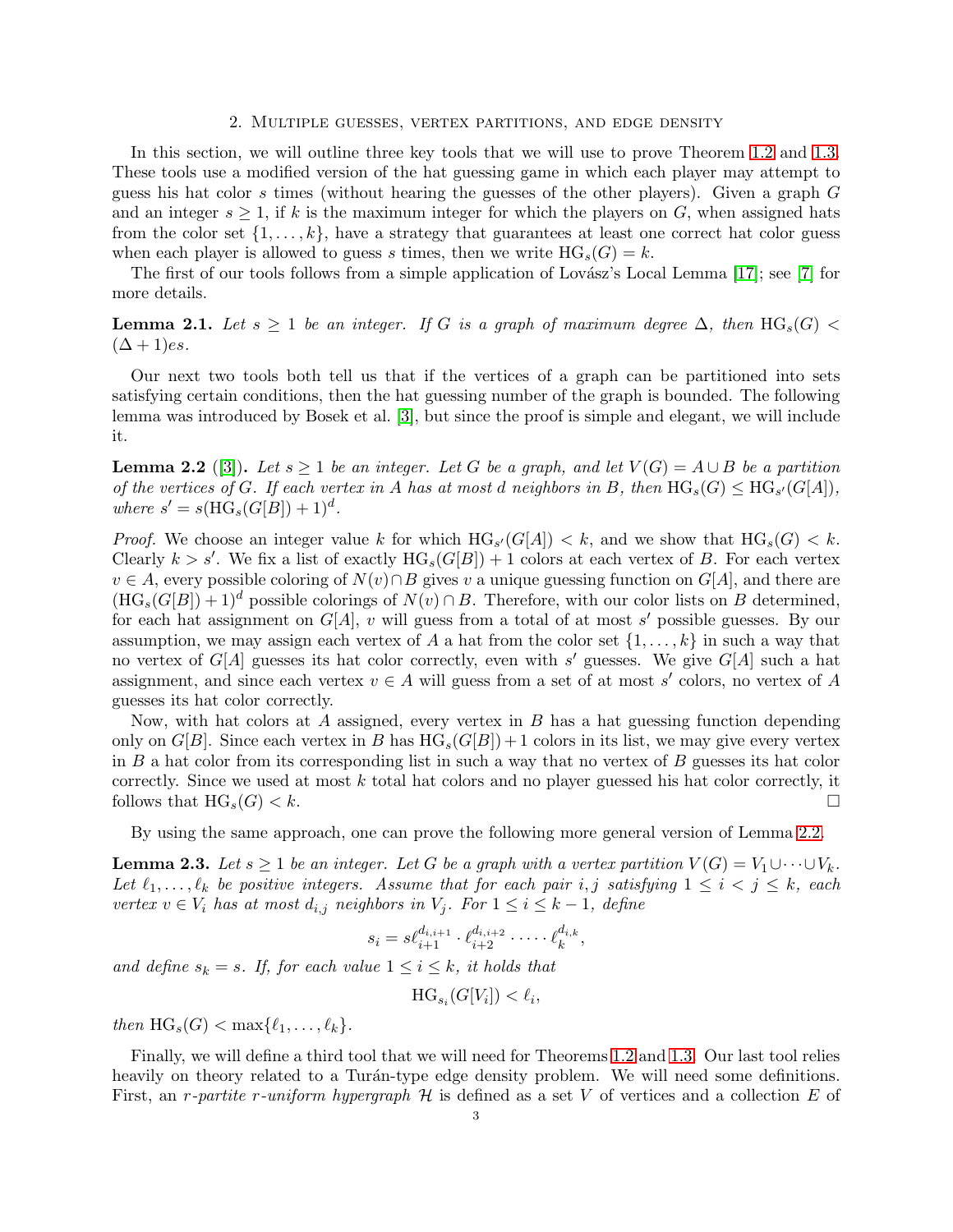r-tuples from V, satisfying the following property: V can be partitioned into r parts  $V_1, \ldots, V_r$ so that every r-tuple in E intersects each part  $V_i$  at exactly one vertex. We often use the term r-partite r-graph to refer to an r-partite r-uniform hypergraph, and we often call the r-tuples in  $E$ edges. We say that an r-partite r-graph is balanced if  $|V_1| = \cdots = |V_r|$ . We say that an r-partite r-graph K is *complete* if it contains every possible edge e satisfying  $|e \cap V_i| = 1$  for every vertex part  $V_i$ , and if K is also balanced and has r $\ell$  vertices, then we write  $\mathcal{K} = K_{\ell}^{(r)}$  $\ell^{(r)}$ . Next, for integers  $r \geq 1, \ell \geq r$ , and  $n \geq \ell$ , we define the quantity  $\mathcal{E}^{(r)}(n,\ell)$  to be the maximum number of edges in a balanced r-uniform r-graph with rn vertices and with no complete  $K_{\ell}^{(r)}$  $\ell^{(r)}$  subgraph. Since a balanced r-uniform r-graph with rn vertices and  $n^r$  edges certainly must contain such a subgraph, we see that  $\mathcal{E}^{(r)}(n,\ell)$  is well-defined and less than  $n^r$ .

We give several examples of the quantity  $\mathcal{E}^{(r)}(n,\ell)$ . When  $r=1$ , an r-partite r-graph is simply a collection of vertices in which some of these vertices are also called edges, and a  $K_{\ell}^{(1)}$  $\ell^{(1)}$  is simply a collection of  $\ell$  of these "edges." Any 1-partite 1-graph with at least  $\ell$  edges clearly must contain a  $K_{\ell}^{(1)}$ <sup>(1)</sup>, so for all  $1 \leq \ell \leq n$ ,  $\mathcal{E}^{(1)}(n,\ell) = \ell - 1$ . When  $r = 2$ , the quantity  $\mathcal{E}^{(2)}(n,\ell)$  describes the maximum number of edges in a balanced bipartite graph on 2n vertices containing no copy of  $K_{\ell,\ell}$ . The question of determining the precise value of  $\mathcal{E}^{(2)}(n,\ell)$  is a special case of a classic problem of Zarankievicz, which asks how many edges a bipartite graph on  $m + n$  vertices can have without containing a copy of  $K_{s,t}$ . This problem of Zarankiewicz has a long history and has led to many beautiful results; see [\[9\]](#page-12-16) for an extensive survey of this area of combinatorics.

For our final tool, we will need the following theorem of Erdős [\[6\]](#page-12-17), which gives an upper bound for  $\mathcal{E}^{(r)}(n,\ell)$ . The original result of Erdős assumes that n is sufficiently large, but we will need a result that holds even for small  $n$ , so we present a slightly modified form of Erdős's original result.

<span id="page-3-0"></span>**Lemma 2.4.** Let  $r \geq 2$ , let G be a balanced r-partite r-graph with rn vertices, and let  $2 \leq \ell \leq n$ . If  $|E(G)| \geq 3n^{r-\frac{1}{\ell^{r-1}}}$ , then G contains a copy of the r-graph  $K_{\ell}^{(r)}$  $\ell^{(r)}$ .

Proof. The proof of the theorem is very similar to the original proof of Erdős, and we defer the proof to the appendix.  $\Box$ 

We are now ready for our last main tool for proving Theorem [3.5.](#page-7-0) The following result, which is useful for bounding the hat guessing number of outerplanar and layered planar graphs, is also interesting in its own right. Our proof of this result uses key ideas from the proof of Butler et al. [\[5\]](#page-12-1) that HG(T) = 2 for every tree T. For a graph G and a vertex subset  $U \subseteq V(G)$ , we write  $N(U)$ for the set of vertices with at least one neighbor in U.

<span id="page-3-1"></span>**Theorem 2.5.** Let  $r, s \geq 1$  be integers. Let G be a graph, and let  $V_1, \ldots, V_t$  be a partition of  $V(G)$ such that the quotient graph  $G/(V_1,\ldots,V_t)$  is a tree. Suppose that for each pair  $V_i, V_j$ , it holds that  $|N(V_i) \cap V_j| \leq r$ . If  $\text{HG}_s(G[V_i]) < \ell$  for all  $1 \leq i \leq t$ , then  $\text{HG}_s(G) \leq (3\ell)^{r\ell^{r-1}}$  when  $r \geq 2$ , and  $HG_s(G) \leq \ell(\ell-1)$  when  $r=1$ .

*Proof.* We would like to assume that for each  $V_i$ , every neighboring set  $V_j$  satisfies  $|N(V_i) \cap V_j| = r$ . This can be achieved by adding isolated vertices to each neighboring set  $V_j$  and then adding edges between these new vertices and vertices of  $V_i$ . These extra vertices will not cause any of our hypotheses to be violated, nor will they decrease the hat guessing number of G.

We let  $k = (3\ell)^{r\ell^{r-1}} + 1$  when  $r \geq 2$ , and we let  $k = \ell(\ell-1) + 1$  when  $r = 1$ . We aim to show that  $HG_s(G) < k$ . We first make the following claim.

Claim 2.6.  $\ell^r \mathcal{E}^{(r)}(k,\ell) < k^r$ .

*Proof.* When  $r = 1$ , the claim asserts that  $\ell(\ell-1) < k$ , which is clearly true. When  $r \geq 2$ , Lemma [2.4](#page-3-0) states that  $\mathcal{E}^{(r)}(k,\ell) < 3k^{r-\frac{1}{\ell^{r-1}}}$ . Then,  $\ell^{r} \mathcal{E}^{(r)}(k,\ell) < 3\ell^{r}k^{-\frac{1}{\ell^{r-1}}}k^{r} < k^{r}$ .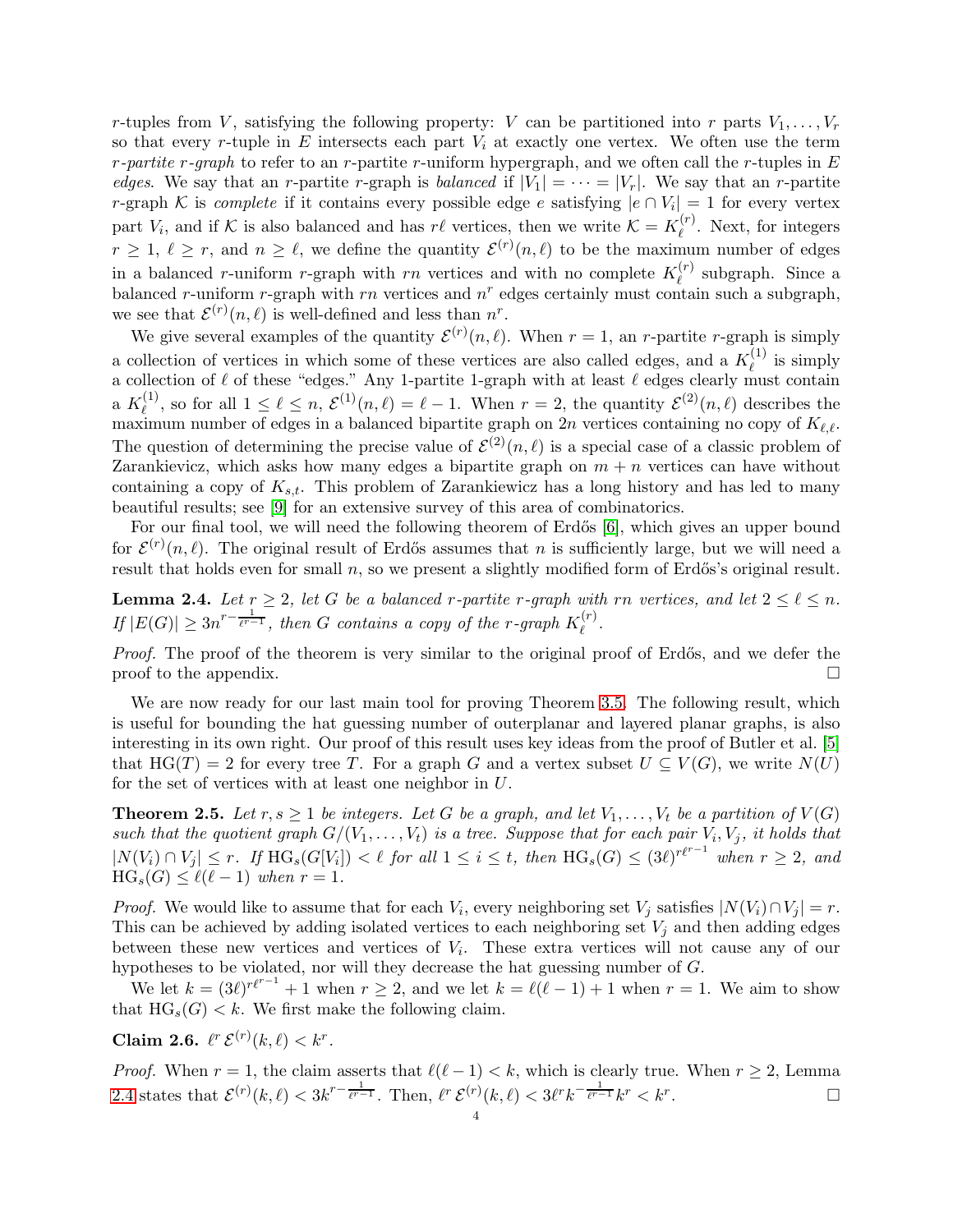Now, we fix a guessing strategy  $\Gamma$  on G. We prove the following stronger statement.

Let  $1 \leq i \leq t$ . If every vertex in  $V_i$  has a list of  $\ell$  colors and every other vertex in

 $G$  has a list of  $k$  colors, then the adversary has a winning hat assignment.

We induct on t. When  $t = 1$ , the statement holds from the fact that  $HG_s(G[V_1]) = HG_s(G) < \ell$ . Now, suppose  $t > 1$ , and let i be some value satisfying  $1 \leq i \leq t$ . We must show that if every vertex in  $V_i$  has a list of  $\ell$  possible hat colors and every other vertex of G has a list of k possible hat colors, then the adversary has a winning hat assignment.

Consider a set  $V_i$ . In each neighboring set  $V_j$  of  $V_i$ , there exists a set  $U_j \subseteq V_j$  of exactly r vertices that have neighbors in  $V_i$ , and there also exists a set  $W_j \subseteq V_i$  of exactly r vertices that are neighbors of  $U_j$ . We write  $C_j$  for the component of  $G\setminus V_i$  containing  $V_j$ . If a hat assignment  $\alpha$  on  $W_j$  is fixed, then  $\Gamma$  determines a unique hat guessing strategy on  $C_i$ . Furthermore, by the induction hypothesis, if each vertex of  $C_j$  has the color list  $\{1, \ldots, k\}$ , then with  $\alpha$  fixed, the adversary has a winning hat assignment on  $C_i$ . We let  $B_{\alpha,i}$  be the set of hat assignments on  $C_i$  that cause the adversary to win the restricted game on  $C_i$  when the players use the hat guessing strategy determined by α. Then, we let  $A_{\alpha,i}$  be the set of distinct colorings of  $U_i$  that can be obtained by restricting an assignment of  $B_{\alpha,j}$  to  $U_j$ . We see from the induction hypothesis that  $A_{\alpha,j}$  is nonempty. Now, we make the following claim:

**Claim 2.7.** If  $\alpha$  is a fixed hat assignment on  $W_j$ , then  $A_{\alpha,j}$  contains at least  $r^k - \mathcal{E}^{(r)}(k,\ell)$  distinct colorings.

*Proof.* Suppose that  $A_{\alpha,j}$  contains at most  $r^k - \mathcal{E}^{(r)}(k,\ell) - 1$  distinct colorings. We construct a balanced r-partite r-graph H on kr vertices as follows. We write  $U_j = \{u_1, \ldots, u_r\}$ . Then, we let the kr vertices of H be indexed by  $(u_p, q)$ , where  $u_p \in U_j$  and  $1 \le q \le k$ . Finally, for each hat assignment in  $A_{\alpha,j}$ , in which each vertex  $u_p \in U_j$  is given a hat of some color  $\gamma_p$ , we add an edge to H of the form  $\{(u_1, \gamma_1), (u_2, \gamma_2), \ldots, (u_r, \gamma_r)\}\)$ . Now, since  $A_{\alpha,j}$  has at most  $r^k - \mathcal{E}(k,r) - 1$  edges, it follows that the complement graph  $\overline{\mathcal{H}}$  contains at least  $\mathcal{E}^{(r)}(k,\ell) + 1$  edges, and hence  $\overline{\mathcal{H}}$  contains a copy of  $K_{\ell}^{(r)}$ <sup>(r)</sup>. In other words, there exist sets  $L_1 \subseteq \{1, \ldots, k\}, \ldots, L_r \subseteq \{1, \ldots, k\}$ , each of size  $\ell$ , such that  $A_{\alpha,j}$  contains no hat assignment in which each vertex  $u_p$  is assigned a hat with a color from  $L_p$ . It then follows that when each vertex  $u_p \in U_j$  is given the color list  $L_p$  and every other vertex of  $C_j$  is given a list of k colors, the adversary has no winning hat assignment using these lists. However, this contradicts the induction hypothesis applied to  $C_j$  and with  $V_j$  instead of  $V_i$ . Thus, the claim holds.  $\square$ 

Now, for each component  $C_j$ , we compute  $A_{\alpha,j}$  for each of the  $\ell^r$  hat assignments  $\alpha$  on  $W_j$ using the pre-assigned lists of size  $\ell$ . Since  $\ell^r \mathcal{E}^{(r)}(k,\ell) < k^r$ , for each j, the intersection  $\bigcap_{\alpha} A_{\alpha,j}$  is nonempty by the pigeonhole principle, where  $\alpha$  is taken over the  $\ell^r$  hat assignments on  $W_j$ . Hence, we can choose an assignment  $A_j$  from this intersection, and we use  $A_j$  to assign hats to the vertices in  $U_i$ . Since the guessing strategies of the remaining vertices in  $C_i$  depend only on  $A_i$ , and since  $A_j$  is a restriction of a winning hat assignment, we may extend  $A_j$  to a winning hat assignment on all of  $C_i$ . We observe that now, regardless of which hat assignment  $\alpha$  is made at  $W_i$ , our hat assignment on  $C_j$  is a restriction of a winning hat assignment on  $C_j \cup W_j$ , and hence no vertex in  $C_j$  will guess its hat color correctly. By repeating this process for each component  $C_j$ , we assign hats to all vertices outside of  $V_i$  in such a way that no vertex outside of  $V_i$  will guess its hat color correctly.

Now, it remains to show that we can complete our hat assignment by assigning hats to  $V_i$  in such a way that no remaining vertex guesses its hat color correctly. Since our hat assignments at  $V_1, \ldots, V_{i-1}, V_{i+1}, \ldots, V_t$  are already determined, each vertex of the graph  $G[V_i]$  has a guessing function depending only on  $G[V_i]$ . Since  $HG_s(G[V_i]) < \ell$  and the lists of possible hat colors at  $V_i$ each have  $\ell$  colors, the adversary has a winning hat assignment at  $V_i$ . This completes the proof.  $\Box$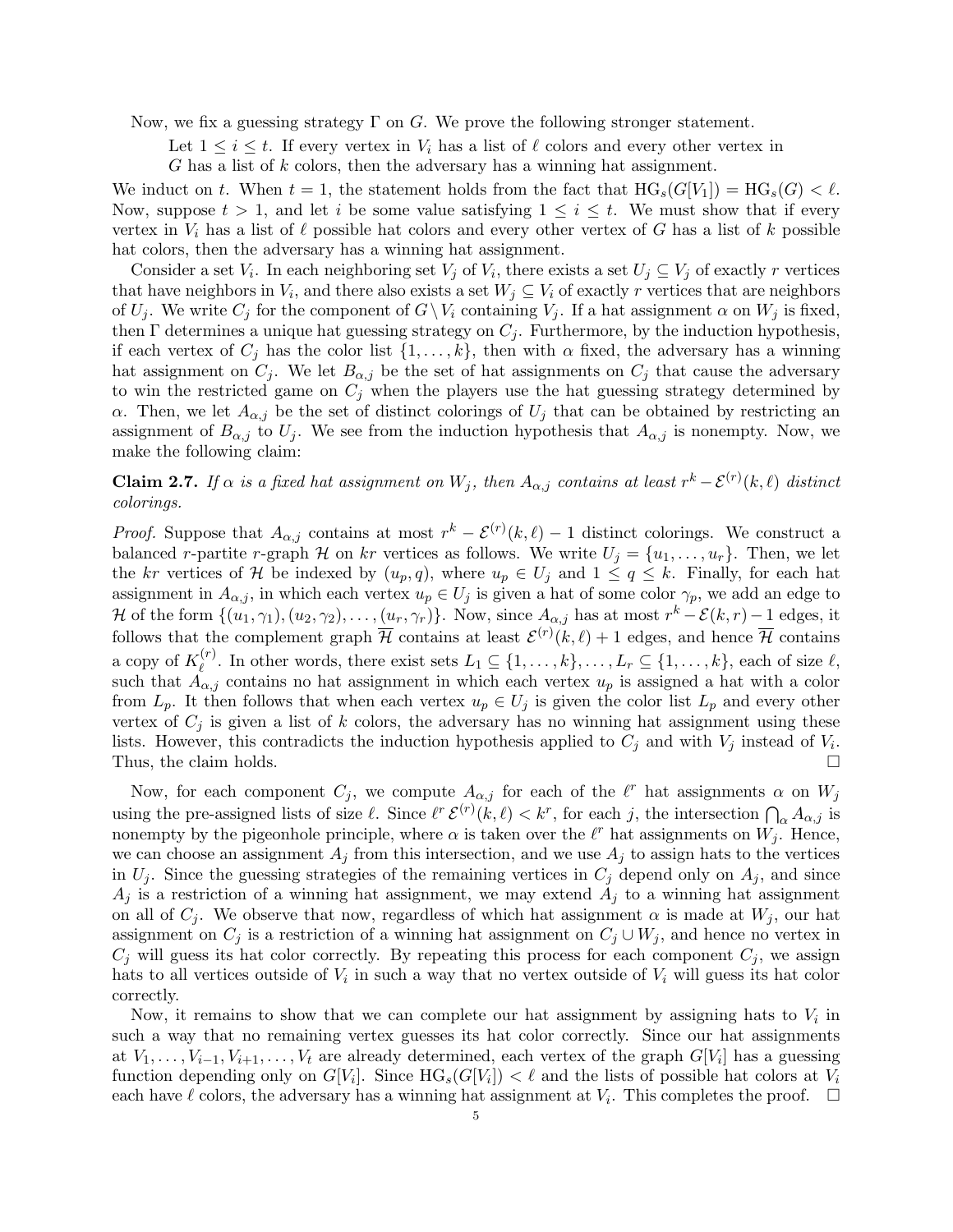#### 3. Outerplanar graphs

<span id="page-5-0"></span>In this section, we prove Theorem [1.2,](#page-1-1) showing that the hat guessing number of outerplanar graphs is bounded. We need some definitions and lemmas.

**Definition 3.1.** We define a *petal graph*  $G$  to be a graph obtained from a (possibly empty) path P by adding a vertex v adjacent to every vertex of P. We say that v is the stem of G. Then, we define a petunia to be a graph in which every block is a subgraph of a petal graph.

We note that a petal graph is an example of a *fan graph*, which is constructed from a path and a coclique joined by a complete bipartite graph. We use the term *petunia* rather than *flower* so as not to be confused with other uses of the word *flower* in combinatorics (e.g. [\[2\]](#page-12-18)). In the following lemma, we show that petunias admit a vertex partition satisfying the conditions described in Theorem [2.5.](#page-3-1)

<span id="page-5-1"></span>**Lemma 3.2.** If G is a petunia, then  $V(G)$  can be partitioned into forests  $F_1, \ldots, F_t$  such that the quotient graph  $G/(F_1, \ldots, F_t)$  is a forest and such that for each pair i, j,  $|N(F_i) \cap V(F_i)| \leq 3$ .

*Proof.* We add edges to G until every block of G is a petal graph. Then, we will color  $V(G)$  red and blue, and we will let each maximal monochromatic subgraph of G give the vertex set of a tree  $F_i$ . After removing our extra edges from G, the subgraphs  $F_1, \ldots, F_t$  will make a family of forests satisfying the conditions of the lemma.

We give a general procedure for how to color the vertices of a block  $H$  of  $G$  with red and blue. We let H consist of a stem v and a path P. If v is colored with either color, then we color the path P formed by the non-stem vertices of  $H$  so that  $P$  alternates between red and blue. If a vertex  $w \in V(P)$  is colored with either color, then extend the coloring of w to the entire path P formed by the non-stem vertices of H so that P alternates between red and blue. Then, we color v with either color. To color  $G$ , we begin by coloring a vertex of each component of  $G$  with an arbitrary color, and then we extend the coloring using the procedure we have described.

We argue that for a pair i, j, the tree  $F_i$  has at most three neighbors in  $F_i$ . If  $F_i$  has at most one neighbor in  $F_j$ , then we are done. Otherwise, choose vertices  $u, v \in V(F_i)$  so that u has a neighbor  $x \in V(F_j)$  and v has a neighbor  $y \in V(F_j)$  distinct from x. Since  $F_i$  is a tree, there exists a path P (possibly of length 0) in  $F_i$  from u to v, and similarly, there exists a path Q in  $F_j$  from x to y. Then,  $V(P) \cup V(Q)$  gives the vertex set of a cycle C in G, and C must belong to a single block H of G. It then follows that every vertex in  $N(F_i) \cap V(F_j)$  belongs to the block H. However, based on our construction, in any block  $H$  of  $G$ , one tree  $F_s$  forms a star containing the stem of  $H$ , and every other tree  $F_q$  has a single vertex. Thus it is easy to see that  $F_i$  has at most three neighbors in  $F_j$ .

Finally, we argue that the quotient graph  $G/(F_1, \ldots, F_t)$  is a forest. Suppose that this quotient graph contains a cycle C. We assume without loss of generality that  $F_1$  belongs to C, with neighbors  $\overline{F_2}$  and  $F_3$ . Using a similar argument to that above, there exists a cycle  $\overline{C'}$  in  $G$  that visits  $F_i$ , then  $F_{i+1}$ , and then later visits  $F_{i+2}$  without once again visiting  $F_i$  (with  $i \in \{1, 2, 3\}$  and addition "wrapping around"). Since  $C'$  is two-connected,  $C'$  must belong to a single block  $H$  of  $G$ . However, again, because H is partitioned by the trees  $F_i$  into a single star and an independent set, the cycle  $C'$  cannot satisfy these properties. Therefore, the quotient graph  $G/(F_1, \ldots, F_t)$  is a forest.

Lemma [3.2](#page-5-1) shows that the hypotheses of Theorem [2.5](#page-3-1) hold for petunias with  $r = 3$ . Therefore, we can obtain an upper bound on the hat guessing number of petunias as follows.

<span id="page-5-2"></span>**Theorem 3.3.** If G is a petunia, then  $HG_s(G) \leq (3s^2 + 3s + 3)^{3(s^2 + s + 1)^2}$ .

*Proof.* We partition G into forests  $F_i$  as described in Lemma [3.2.](#page-5-1) By Theorem [2.5](#page-3-1) (and also by a result of Bosek et al. [\[3\]](#page-12-9)), each forest  $F_i$  satisfies  $HG_s(F_i) \leq (s+1)s$ . Then, by applying Theorem [2.5](#page-3-1) to each component of G with  $r = 3$  and  $\ell = (s + 1)s + 1$ , we obtain the result.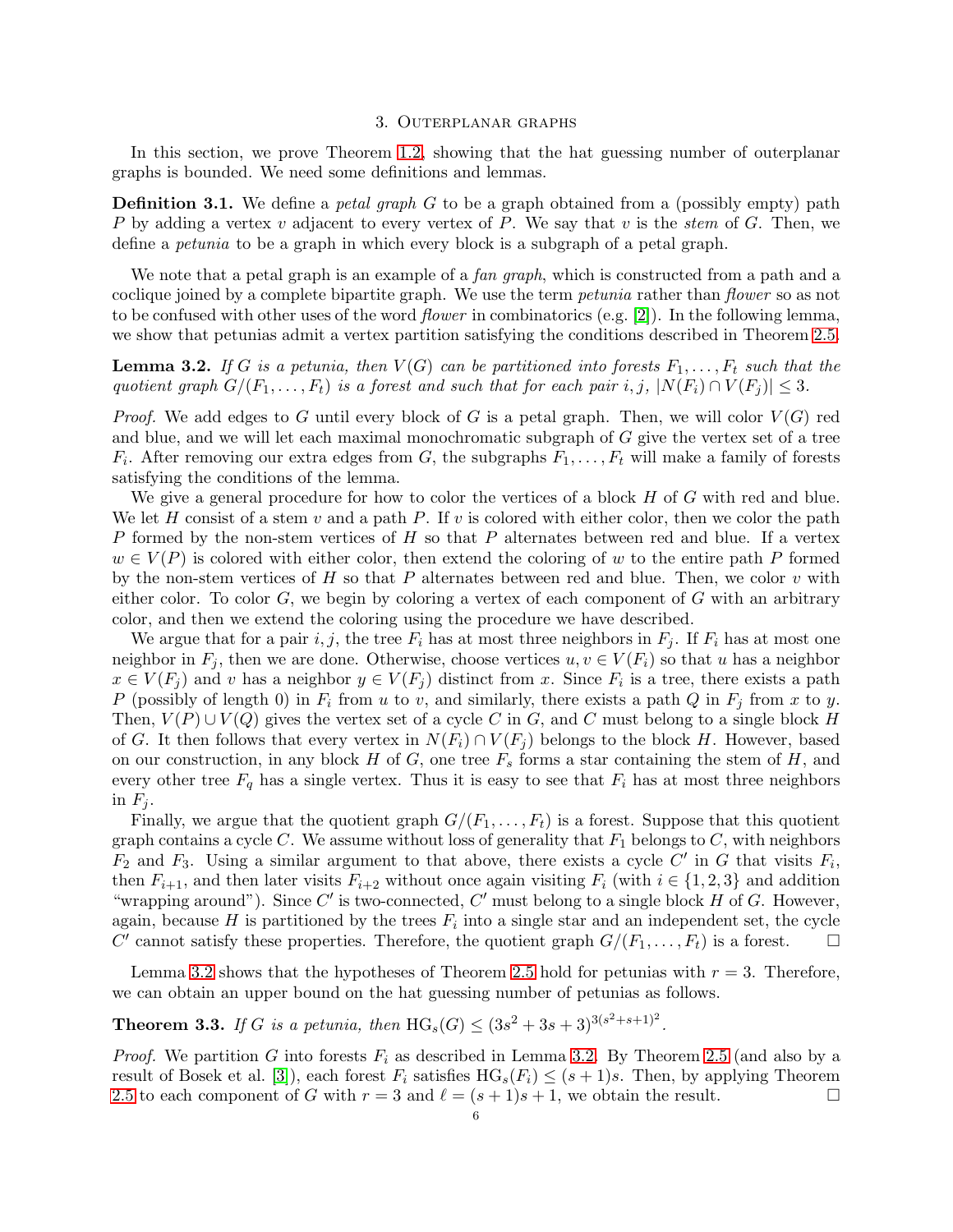In order to prove Theorem [1.2,](#page-1-1) we will need one more lemma. In the following lemma, we show that using the notion of petunias, we can find a useful vertex decomposition of any outerplanar graph.

<span id="page-6-0"></span>**Lemma 3.4.** If G is an outerplanar graph, then  $V(G)$  can be partitioned into two sets A and B such that  $G[A]$  is a petunia, B is an independent set, and each vertex of A is adjacent to at most three vertices of B.

Proof. We prove the following stronger claim:

Let G be an outerplanar graph, and let uv be an edge of G oriented from u to v.

- Then  $V(G)$  can be partitioned into two sets A and B such that the following hold:
- (1)  $G[A]$  is a petunia containing uv;
- <span id="page-6-1"></span> $(2)$  *B* is an independent set;
- <span id="page-6-3"></span>(3) u is not adjacent to any vertex of  $B$ ;
- (4) v is adjacent to at most two vertices of  $B$ ;
- (5) Every other vertex of G is adjacent to at most three vertices of  $B$ .

<span id="page-6-2"></span>We prove the statement by induction on  $|V(G)|$ . If  $|V(G)| \leq 2$ , implying that G is a forest, we let all vertices of G belong to A, and then all of the criteria hold. Now, suppose that  $|V(G)| \geq 3$ , and let  $uv \in E(G)$ . We give G an outerplanar drawing. Since the class of petunias is closed under taking subgraphs, we may add edges to  $G$  until  $G$  is an outerplanar triangulation, and doing so will not make our task any easier. Since  $G$  is an outerplanar triangulation, it follows that  $G$  is 2-connected, and hence G contains a Hamiltonian cycle  $C$  separating the outer face of  $G$  from all other faces.

We begin to construct our sets A and B as follows. We first add all vertices in  $N[u]$  to A. Note that  $N[u]$  induces a petunia in G. Now, let  $t = \deg(u)$ , and write  $w_1$  and  $w_t$  for the neighbors of u via  $C$ , and assume without loss of generality that the neighbors of  $u$ , in clockwise order, are  $w_1, w_2, \ldots, w_t$ . We observe that any given component K of  $G \setminus N[u]$  is separated from the rest of G by two vertices of the form  $w_i, w_{i+1}$ , for some  $1 \leq i \leq t-1$ . We show an example of such a component  $K$  in Figure [1.](#page-7-1)

Now, if  $N[u]$  contains all vertices of G, then it is easy to check that we are done. Otherwise, let K be some component of  $G \setminus N[u]$ , and let K be separated from the rest of G by  $w_i, w_{i+1}$ . Since G is an outerplanar triangulation,  $uw_i$  and  $uw_{i+1}$  lie on some triangle T in the interior of C, so  $w_i$  and  $w_{i+1}$  are adjacent. Furthermore, since  $w_i$  and  $w_{i+1}$  separate some component K from the rest of G, it must follow that the edge  $w_iw_{i+1}$  does not belong to C, and hence T shares the edge  $w_iw_{i+1}$  with a second triangle T' in the interior of C. The triangle T' includes the vertices  $w_i$  and  $w_{i+1}$ , along with a third vertex  $x_i$ . We add  $x_i$  to B, and we add all neighbors of  $x_i$  to A.

Now, let the neighbors of  $x_i$ , in clockwise order, be  $y_1, \ldots, y_s$ , with  $y_1 = w_i$  and  $y_s = w_{i+1}$ . Let  $y_j$  and  $y_{j+1}$  be neighbors of  $x_i$  along C. Since G is an outerplanar triangulation, it follows that G contains the edge  $y_{\alpha}y_{\alpha+1}$  for  $1 \leq \alpha \leq j-1$ , as well as for  $j+1 \leq \alpha \leq s-1$ . Now, for  $1 \leq \alpha \leq j-1$ , we orient the edge  $y_{\alpha}y_{\alpha+1}$  from  $y_{\alpha}$  to  $y_{\alpha+1}$ . Then, for  $j+1 \leq \alpha \leq s-1$ , we orient the edge  $y_{\alpha}y_{\alpha+1}$ from  $y_{\alpha+1}$  to  $y_\alpha$ . Finally, for each value  $\alpha \in [s-1] \setminus j$ , we apply the induction hypothesis to the outerplanar subgraph of G that is either 2-connected or isomorphic to  $K_2$  whose outer facial walk is given by the edge  $y_{\alpha}y_{\alpha+1}$  along with the path from  $y_{\alpha}$  to  $y_{\alpha+1}$  along C. By induction, all vertices of G are partitioned into the sets A and B.

We claim that all criteria of the induction statement are satisfied. First, we must show that  $G[A]$ is a petunia containing uv. By construction, A contains u and v. Also, clearly  $N[u]$  is a petunia, as G is outerplanar. Furthermore, each vertex  $y_{\alpha}$  described in the process above must be a cut-vertex in  $G[A]$ , so  $G[A]$  remains a petunia even after adding vertices using the induction hypothesis. Second, clearly no pair  $x_i, x_j$  is adjacent, so B is initially an independent set. Furthermore, as all neighbors of each  $x_i$  are added to  $A$ ,  $B$  remains an independent set even after applying the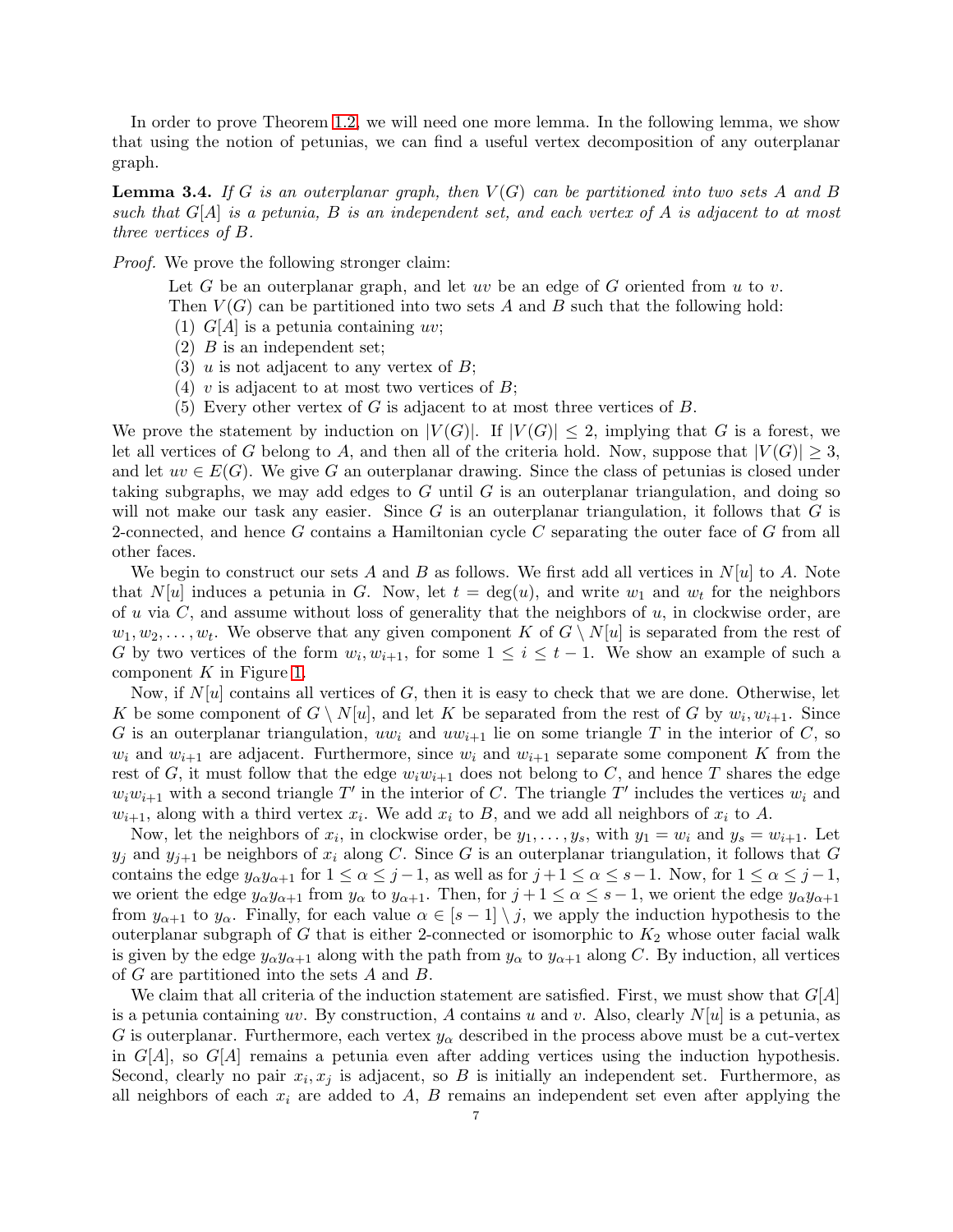

<span id="page-7-1"></span>FIGURE 1. The figure shows part of the outerplanar graph G from the proof of Lemma [3.4.](#page-6-0) The black vertices in the figure belong to the set  $A$ , and the white vertex belongs to the set B. Each shaded region represents some outerplanar subgraph of G. We may partition  $V(G)$  as described in Lemma [3.4](#page-6-0) by applying the induction hypothesis to each of the outerplanar graphs shown as a shaded region in the figure.

induction hypothesis. Third, by construction,  $u$  is not adjacent to any vertex of  $B$ . Fourth, if  $v = w_i$ , then as G is outerplanar, v is initially adjacent to at most two vertices of B, namely  $x_i$ and  $x_{i-1}$ . Furthermore, each vertex  $w_i$  is the tail of an arc in all outerplanar graphs containing  $w_i$ for which the induction hypothesis is applied, and thus  $w_i$  does not gain any neighbors in B after applying induction because of criterion [\(3\)](#page-6-1).

Finally, we argue that each vertex  $z \in A$  is adjacent to at most three vertices of B. If z is of the form  $w_i$  or u, then [\(5\)](#page-6-2) holds for z. Otherwise, if z is of the form  $y_\alpha$  in the process described above, then z belongs to at most two outerplanar graphs  $H, H'$  for which the induction hypothesis is called, and z belongs to an arc of both  $H$  and  $H'$ . Furthermore, z is the head of at most one of these arcs. Therefore, by criteria  $(3)$  and  $(4)$ , z gains at most two neighbors in B during induction. As we have assumed that z is not of the form u or  $w_i$ , it follows that z is adjacent to at most one vertex of the form  $x_i$ . Therefore, z has at most three neighbors in  $B$ . Finally, if none of the above holds, then z belongs to an outerplanar graph H on which induction is applied, and z is separated from all vertices  $x_i$  by some edge  $y_{\alpha}y_{\alpha+1}$ . Therefore, by criterion [\(5\)](#page-6-2), z has at most three neighbors in B. Thus the induction statement holds, and the proof is complete.  $\Box$ 

With Lemma [3.4](#page-6-0) proven, we are ready to apply Lemma [2.2](#page-2-1) and Theorem [3.3](#page-5-2) to obtain an upper bound for the hat guessing number of outerplanar graphs. Letting  $s = 1$  in the following theorem immediately implies Theorem [1.2.](#page-1-1)

<span id="page-7-0"></span>**Theorem 3.5.** If  $G$  is an outerplanar graph, then

$$
HG_s(G) \le (3(s+1)^6 + 3(s+1)^3 + 3)^{3((s+1)^6 + (s+1)^3 + 1)^2}.
$$

*Proof.* We partition G using Lemma [3.4](#page-6-0) so that  $G[A]$  is a petunia, B is an independent set, and each vertex of A has at most three neighbors in B. Since  $HG_s(G|B|) = s$ , we follow Lemma [2.2](#page-2-1)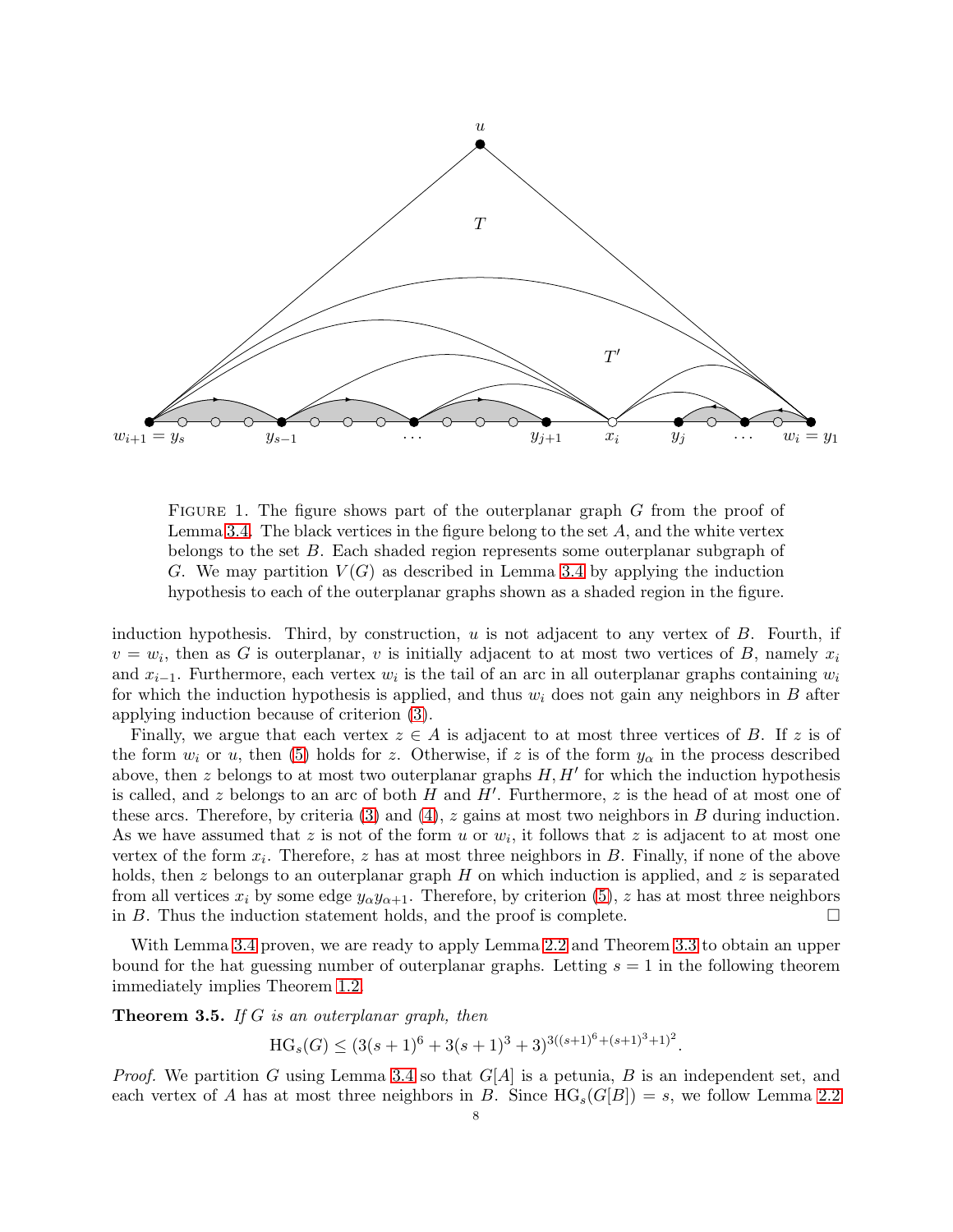

<span id="page-8-1"></span>FIGURE 2. The figure shows a vertex  $v \in L_i$  with  $u_1$  as its counterclockwise-most neighbor and with  $u_t$  as its clockwise-most neighbor. We use green to color all vertices in  $L_{i-1}$  on the clockwise side of  $vu_1$  and on the counterclockwise side of  $vu_t$ .

and set  $d = 3$  and  $s' = (s + 1)^3$ . Then, according to Lemma [2.2](#page-2-1) and Theorem [3.3,](#page-5-2)

$$
HG_s(G) \le HG_{(s+1)^3}(G[A]) \le (3(s+1)^6 + 3(s+1)^3 + 3)^{3((s+1)^6 + (s+1)^3 + 1)^2}.
$$

#### 4. Layered planar graphs

<span id="page-8-0"></span>In this section, we compute an upper bound for the hat guessing number of layered planar graphs. Formally, we define layered planar graphs as follows.

**Definition 4.1.** Consider a planar graph  $H$  obtained from the following process. We begin with a 2-connected outerplanar graph  $G_1$  embedded in the plane so that the unbounded face is incident to all vertices of  $G_1$ . Then, we choose some integer  $t \geq 1$ , and for each  $2 \leq i \leq t$ , we draw a 2-connected outerplanar  $G_i$  inside some interior face of  $G_{i-1}$  so that in the drawing of  $G_i$ , the unbounded face contains all vertices of  $G_i$ . Then, we add some set of edges between  $G_{i-1}$  and  $G_i$ in such a way that does not introduce a crossing. If  $G$  is a subgraph of a graph  $H$  constructed in this way, then we say that  $G$  is a *layered planar graph*.

We obtain the following upper bound for the hat guessing number of layered planar graphs. Letting  $s = 1$  in the following theorem immediately implies Theorem [1.3.](#page-1-2)

# <span id="page-8-2"></span>**Theorem 4.2.** If G is a layered planar graph, then  $\log_2 \log_2 \log_2 \log_2 H G_s(G) < 2^{149} s^{35}$ .

*Proof.* We fix a drawing of G in the plane. We partition the vertices of G into levels  $L_i$  as follows. First, we let  $L_1$  denote the set of vertices on the outer face of G. Then, for  $i \geq 1$ , we let  $L_{i+1}$  denote the set of vertices on the outer face of  $G \setminus (L_1 \cup \cdots \cup L_i)$ . For each value i, we write  $G_i = G[L_i]$ . Since G is a layered planar graph, we may assume that  $G_i$  is a 2-connected outerplanar graph for each level  $L_i$ , and that every edge of G either has both endpoints in some  $L_i$  or has one endpoint in some  $L_i$  and the other endpoint in  $L_{i+1}$ . If a vertex  $v \in L_i$  has a neighbor u, then we say that u is a parent of v if  $u \in L_{i-1}$ , a sibling of v if  $u \in L_i$ , and a child of v if  $u \in L_{i+1}$ .

Now, we will begin to partition the vertices of  $G$  into color classes. Initially, we let every vertex of G be colored blank. Then, for each vertex v in each level  $L_i$ , let  $u_1, \ldots, u_t$  be the parents of v in clockwise order. We let  $K_v$  denote the (possibly empty) subgraph of  $G_{i-1}$  that is separated from the rest of  $G_{i-1}$  by  $u_1$  and  $u_t$  and that can be reached by travelling from v to  $u_1$  and then turning right. In other words,  $K_v$  is on the "clockwise side" of the arc  $vu_1$  and the "counterclockwise side" of  $vu_t$ , and if  $K_v$  is nonempty, it contains the vertices  $u_2, \ldots, u_{t-1}$ . We color every vertex of  $K_v$ green, as shown in Figure [2.](#page-8-1) Observe that by planarity, since  $G_i$  and  $G_{i-1}$  are 2-connected, each vertex of  $K_v$  can only have v as a child.

Next, for every vertex  $v \in V(G)$ , if v has at least three children, then we color v red. Since each green vertex has only one child, no vertex will be colored both green and red. Then, if a red vertex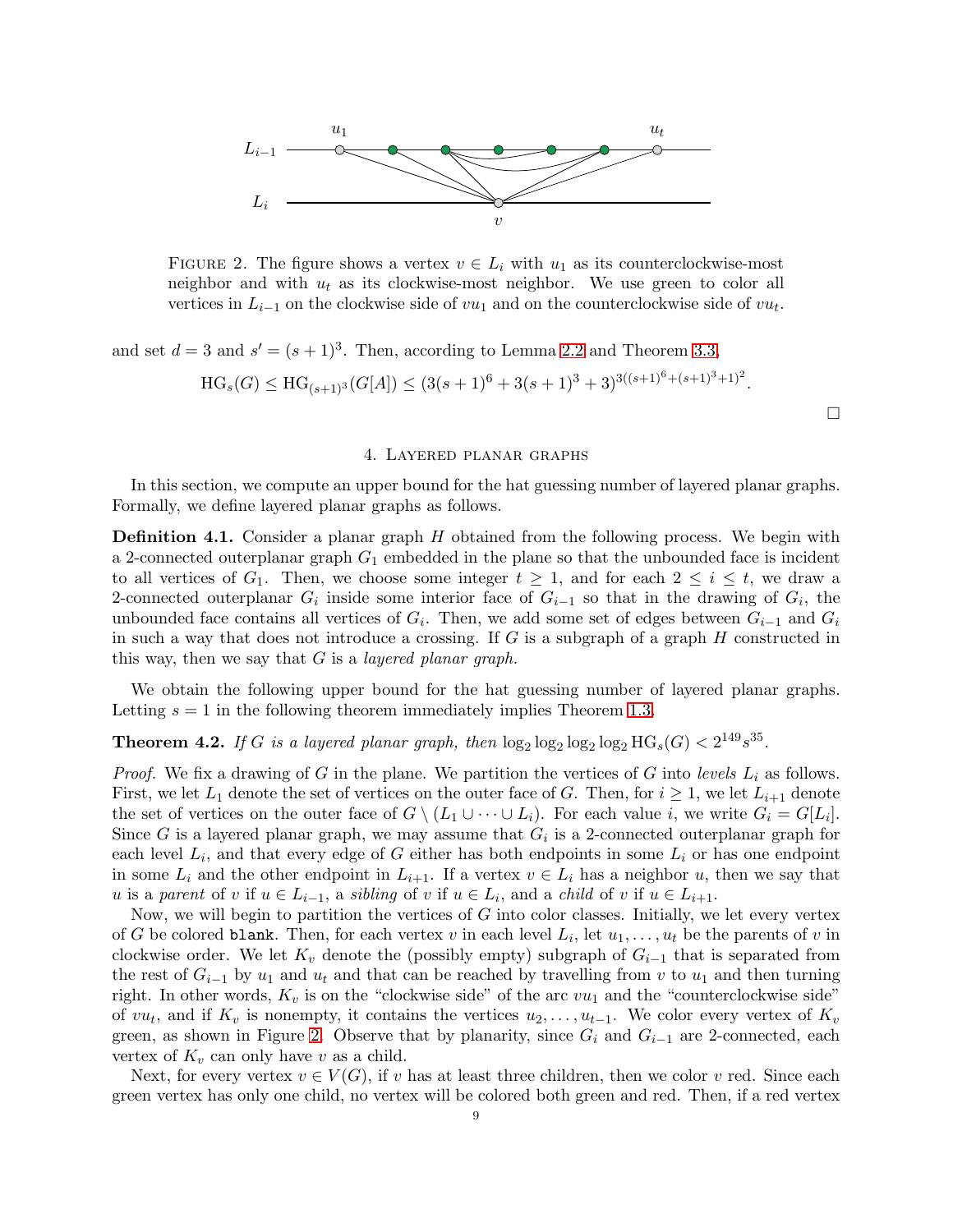

<span id="page-9-0"></span>FIGURE 3. The figure shows a red vertex  $v \in L_i$  with several red children. We use pink to recolor the clockwise-most and counterclockwise-most red children of v.

v has at least one red child, then we use pink to recolor the clockwise-most and counterclockwisemost red child of  $v$ , as shown in Figure [3.](#page-9-0) Finally, we use blue to color all remaining blank vertices in a level  $L_i$  with i even, and we use indigo to color all remaining blank vertices in a level  $L_i$  with i odd.

Now, we make a series of claims about our coloring of G. The ultimate goal of these claims will be to show that we can apply Lemma [2.3](#page-2-2) to obtain an upper bound for  $HG_s(G)$ .

Claim 4.3. The green vertices of G induce an outerplanar graph, and every green vertex has at most five neighbors in a color other than green.

*Proof.* We first show that each green vertex has at most five non-green neighbors. Let  $v$  be a green vertex. Since all parents of  $v$  except for the clockwise most and counterclockwise most parent are colored green, v has at most two non-green parents. If  $v \in L_i$ , then by construction, v belongs to a connected green subgraph in  $G_i$  that is separated from the rest of  $G_i$  by two non-green vertices. Therefore,  $v$  also has at most two non-green siblings. Finally we have observed previously that  $v$ has at most one child. Therefore,  $v$  has at most five non-green neighbors.

Now, we show that the green vertices of G induce an outerplanar graph. Since each  $G_i$  is an outerplanar graph, clearly the green vertices in any single level  $L_i$  induce an outerplanar graph. Furthermore, by construction, for any two distinct green vertices  $u, v \in L_i$ , no green parent of u is equal to or adjacent to a green parent of  $v$ , and hence no ancestor of  $u$  in the green induced subgraph is equal to or adjacent to an ancestor of  $v$  in the green induced subgraph. Therefore, the green induced subgraph of  $G$  is a graph in which each block is an outerplanar graph contained in some level  $L_i$ , and hence the green induced subgraph of G is outerplanar.

<span id="page-9-1"></span>Claim 4.4. The blue vertices of G induce an outerplanar graph, and every blue vertex has at most six neighbors in indigo, red, or pink.

Proof. Clearly the blue vertices induce an outerplanar graph, as they induce a subgraph of the disjoint union of the outerplanar graphs  $G_i$  for even i.

Now, let v be a blue vertex. As v is not red or pink, v has at most two indigo, red, or pink children. As all but at most two parents of  $v$  are colored green,  $v$  has at most two indigo, red, or pink parents. We also observe that by construction,  $v$  has no indigo sibling.

Finally, we argue that v has at most two red or pink siblings. If  $G_{i+1}$  is empty, then clearly v does not have a red or pink sibling, so we assume that  $G_{i+1}$  is a 2-connected outerplanar graph. Since G is a layered planar graph,  $G_i$  has a cycle  $C_i$  such that  $E(C_i)$  and the interior of  $E(C_i)$ contain all edges of  $G_i$ . Suppose that v has at least three red or pink siblings. Assume that when starting outside  $C_i$  and then visiting the edges incident to v in clockwise order, we visit edges incident to three red or pink siblings  $u_1, u_2, u_3$ , in order. Observe that since  $G_i$  is outerplanar, the edge  $vu_2$  separates the interior of  $C_i$  into two regions, one containing  $u_1$  and one containing  $u_3$ . However, since  $G_{i+1}$  is connected, the edge  $vu_2$  separates one of  $u_1, u_3$  from  $G_{i+1}$ , contradicting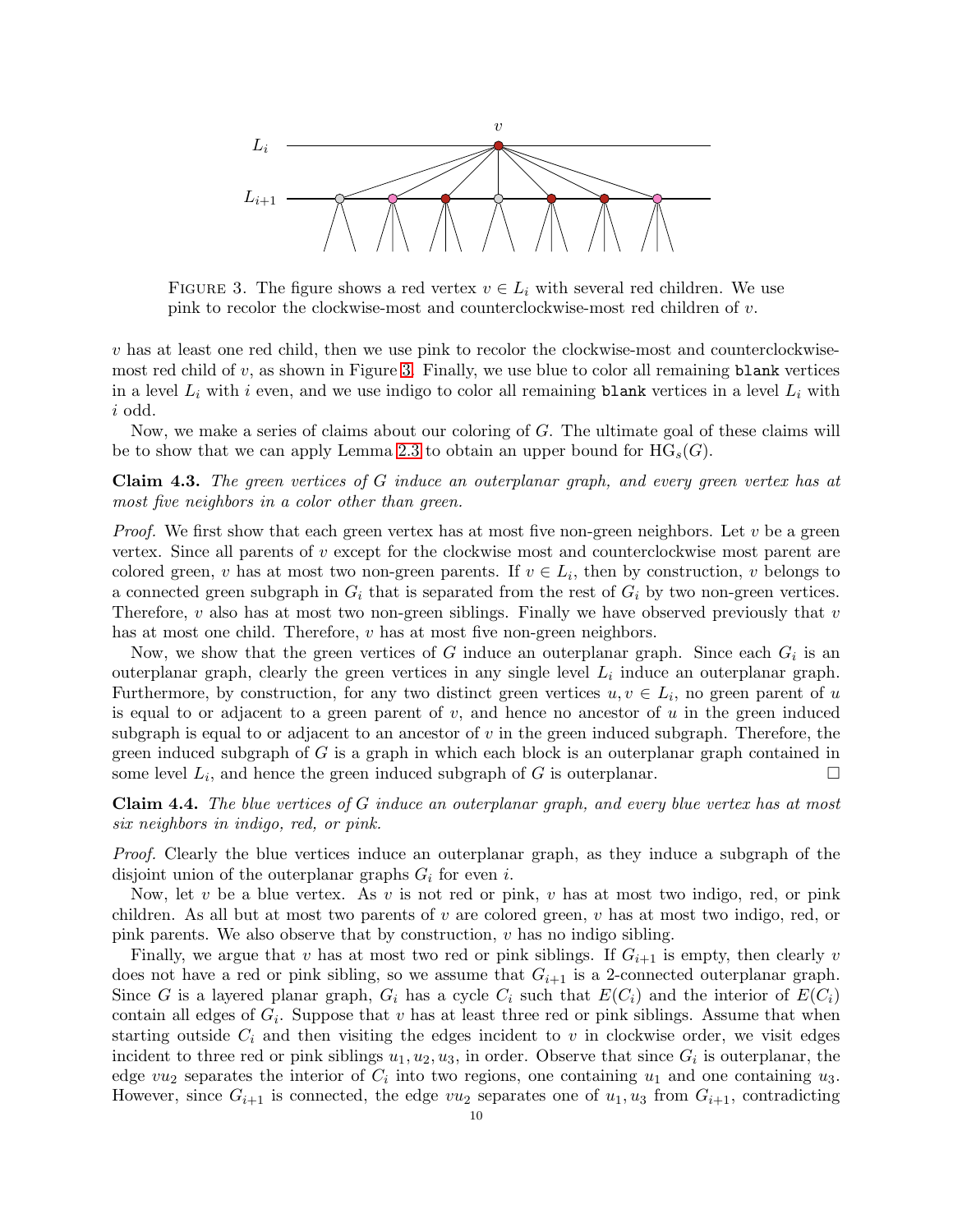the assumption that both of these vertices have neighbors in  $G_{i+1}$ . Therefore, v has at most two red or pink siblings.

Claim 4.5. The indigo vertices of G induce an outerplanar graph, and every indigo vertex has at most six neighbors in red or pink.

*Proof.* The proof is similar to that of Claim [4.4.](#page-9-1)

<span id="page-10-1"></span>Claim 4.6. The red vertices in G induce a petunia, and every red vertex has at most six pink neighbors.

*Proof.* Let v be a red vertex. As argued before, v has at most two non-green parents. By the same argument used in Claim [4.4,](#page-9-1) v has at most two pink siblings. Finally, if  $v \in G_i$ , then since  $G_{i+1}$  is 2-connected and outerplanar, v has at most two pink children.

**Claim 4.7.** The pink vertices in G induce a graph of maximum degree 6.

*Proof.* The proof is similar to that of Claim [4.6.](#page-10-1)

Now, we are ready to apply Lemma [2.3](#page-2-2) and obtain an upper bound for the hat guessing number of planar graphs. Following Lemma [2.3,](#page-2-2) we let  $V_1$  denote the green vertices of  $G$ ,  $V_2$  the blue vertices,  $V_3$  the indigo vertices,  $V_4$  the red vertices, and  $V_5$  the pink vertices. Then, we define the following values:

$$
\ell_5 = 20s
$$
\n
$$
s_4 = s\ell_5^6 = (20)^6 s^7
$$
\n
$$
\ell_4 = (3s_4^2 + 3s_4 + 3)^{3(s_4^2 + s_4 + 1)^2} + 1 < 2^{2^{138} s^{30}}
$$
\n
$$
s_3 = s\ell_4^6 < 2^{2^{141} s^{35}}
$$
\n
$$
\ell_3 = (3(s_3 + 1)^6 + 3(s_3 + 1)^3 + 3)^{3((s_3 + 1)^6 + (s_3 + 1)^3 + 1)^2} + 1 < 2^{2^{145} s^{35}}
$$
\n
$$
s_2 = s\ell_3^6 < 2^{2^{2^{146} s^{35}}}
$$
\n
$$
\ell_2 = (3(s_2 + 1)^6 + 3(s_2 + 1)^3 + 3)^{3((s_2 + 1)^6 + (s_2 + 1)^3 + 1)^2} + 1 < 2^{2^{2^{147} s^{35}}}
$$
\n
$$
s_1 = s\ell_2^5 < 2^{2^{2^{148} s^{35}}}
$$
\n
$$
\ell_1 = (3(s_1 + 1)^6 + 3(s_1 + 1)^3 + 3)^{3((s_1 + 1)^6 + (s_1 + 1)^3 + 1)^2} + 1 < 2^{2^{2^{2^{149} s^{35}}}}
$$

We verify these estimates in the appendix. Since the upper bound given by this method is probably too large, we make no real effort to optimize our estimates.

Now, we must check that all of the hypotheses of Lemma [2.3](#page-2-2) hold. It is easy to check from our claims that we have given appropriate definitions to each value  $s_i$ . (In fact, we may overestimate the values of  $s_1, s_2, s_3$ , but this is fine.) Then, we show that each  $\ell_i$  is large enough as follows.

As the pink vertices induce a subgraph of maximum degree at most 6, it follows from Lemma [2.1](#page-2-3) that  $HG_s(G[V_5]) < 20s$ . As  $G[V_4]$  is a petunia,  $HG_{s_4} < l_4$  by Theorem [3.3.](#page-5-2) Finally, as  $G[V_i]$ is outerplanar for  $i \in \{1,2,3\}$ ,  $HG_{s_i}(G[V_i]) < l_i$  for  $i \in \{1,2,3\}$  by Theorem [3.5.](#page-7-0) Therefore,  $HG_s(G) < l_1$ , and the proof is complete.

## 5. Graphs of bounded genus

<span id="page-10-0"></span>While it is still unknown whether the hat guessing number of planar graphs is bounded, it is straightforward to show that if  $HG_s(H)$  is bounded for every planar graph H, then  $HG_s(G)$  is also bounded for every graph G of bounded genus. We will use the following lemma of Mohar and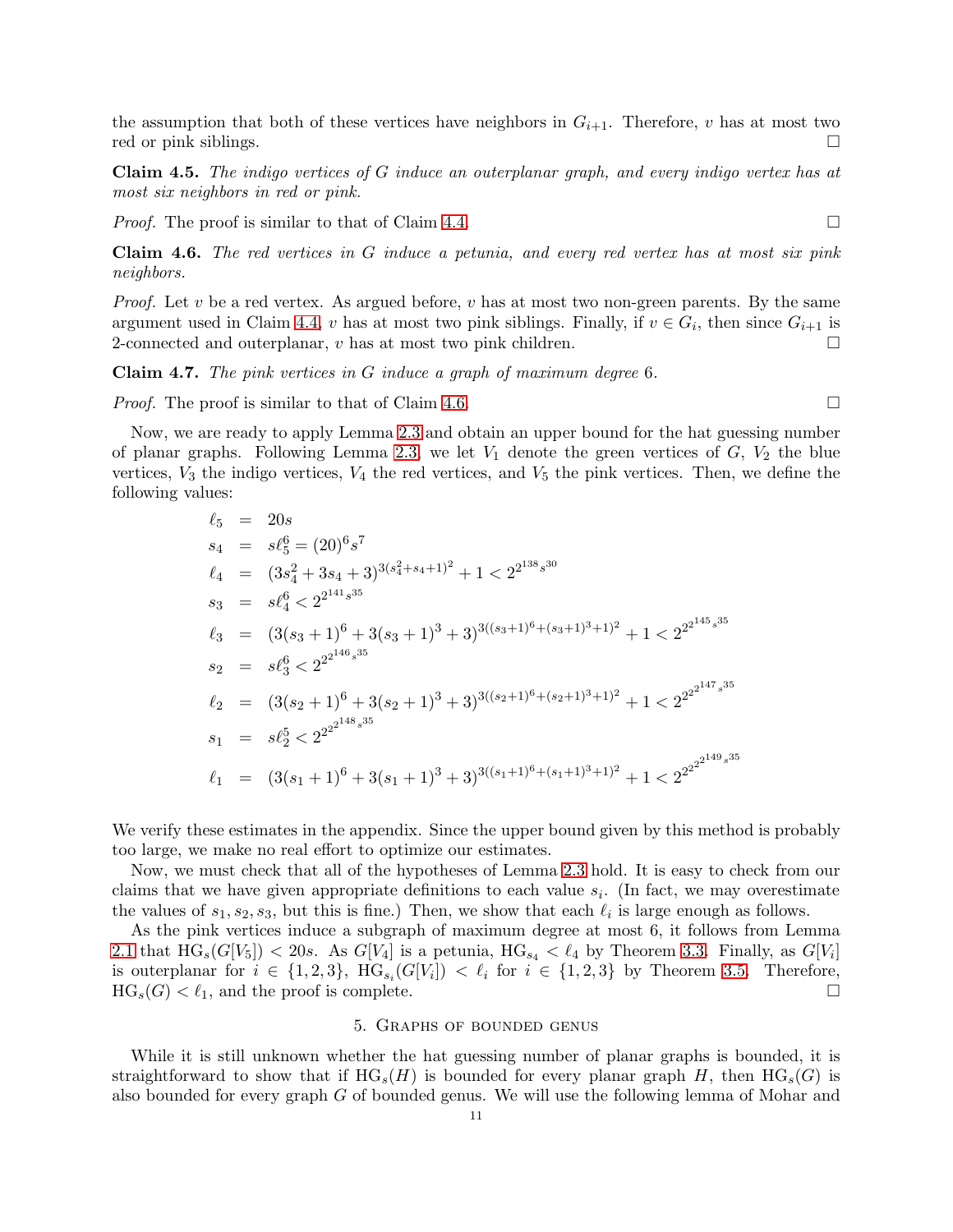Thomassen, which follows from first principles of algebraic topology. For a graph G embedded on a surface S, we say that a cycle C in G is *separating* if  $S \ C$  has at least two connected components, or equivalently, if C is zero-homologous.

<span id="page-11-0"></span>**Lemma 5.1** ([\[16\]](#page-12-19)). Let G be a graph embedded on a surface, and let x and y be two distinct vertices of G. If  $P_1$ ,  $P_2$ , and  $P_3$  are distinct internally disjoint paths with endpoints x and y, and if  $P_1 \cup P_2$ and  $P_1 \cup P_3$  are both separating cycles, then  $P_2 \cup P_3$  is also a separating cycle.

This lemma will allow us to use a straightforward inductive argument to prove the following theorem.

<span id="page-11-1"></span>**Theorem 5.2.** If f is a function such that every planar graph H satisfies  $HG_s(H) < f(s)$ , then every graph G of genus g satisfies  $HG_s(G) < f(3^{2(6^g-1)}s^{6^g}).$ 

*Proof.* If  $g = 0$ , then G is planar, and there is nothing to prove. Otherwise, we assume that  $g \geq 1$ . Since G has no planar embedding, we must be able to find some non-separating cycle C in G. We choose C to be a shortest non-separating cycle.

Now, we claim that every vertex  $v \in V(G) \setminus V(C)$  has at most five neighbors in C. If  $|V(C)| \leq 5$ , then this claim clearly holds. Otherwise, suppose that  $C$  is of length at least six. If  $v$  has at least six neighbors in C, then we must be able to choose two neighbors  $x, y \in V(C)$  of v that are at a distance of at least three along C. We define the path  $P_1 = (x, v, y)$ . We also define the path  $P_2$  to be a shortest path from x to y along C, and we define  $P_3$  to be the path with edge set  $E(C) \setminus E(P_2)$ . We observe that the length of  $P_1 \cup P_2$  is at most  $\frac{1}{2}|V(C)|+2<|V(C)|$ , and since  $P_3$ has at most  $|V(C)|-3$  edges, the path  $P_1 \cup P_3$  has length at most  $|V(C)|-1$ . Since C is a shortest nonseparating cycle, it follows that  $P_1 \cup P_2$  and  $P_1 \cup P_3$  are both separating cycles. However, then Lemma [5.1](#page-11-0) implies that  $P_2 \cup P_3 = C$  is a separating cycle, a contradiction. Thus our claim holds.

Now, we apply Lemma [2.2.](#page-2-1) We let  $A = V(G) \setminus V(C)$  and let  $B = V(C)$ . Observe that since C is a nonseparating cycle,  $G[A]$  has genus at most  $g-1$ . Following Lemma [2.2,](#page-2-1) we set  $d=5$ . Furthermore, since  $G[B]$  has maximum degree 2, it follows from Lemma [2.1](#page-2-3) that  $HG_s(G[B]) < 3es < 9s$ , so we let  $s' = (9s)^5 s = 3^{10} s^6$ . Then, according to Lemma [2.2,](#page-2-1)  $HG_s(G) \leq HG_{s'}(G[A])$ . By the induction hypothesis,

$$
HG_{s'}(G[A]) \leq f(3^{2(6^{g-1}-1)}s'^{6^{g-1}})
$$
  
=  $f(3^{2 \cdot 6^{g-1}-2}(3^{10}s^6)^{6^{g-1}})$   
=  $f(3^{12 \cdot 6^{g-1}-2}s^{6^g})$   
=  $f(3^{2(6^g-1)}s^{6^g}).$ 

This completes the proof.  $\square$ 

#### 6. Conclusion

While we are not able to prove an upper bound for the hat guessing number of planar graphs, one principle that is clear from our method is that by bounding  $HG_s$  for some small graph class, it is often possible to use such a bound along with some vertex partitioning method to obtain an upper bound for the hat guessing number of a larger graph class. Indeed, in order to obtain our upper bound for the hat guessing number of layered planar graphs, we started with an upper bound on  $HG_s$  for forests, and then we extended this result to an upper bound for petunias, and then we extended this result to an upper bound for outerplanar graphs and finally for layered planar graphs. We hope that our upper bound in Theorem [4.2,](#page-8-2) along with some clever observations, will be enough to bound the hat guessing number of all planar graphs and give an affirmative answer to Question [1.1.](#page-1-0)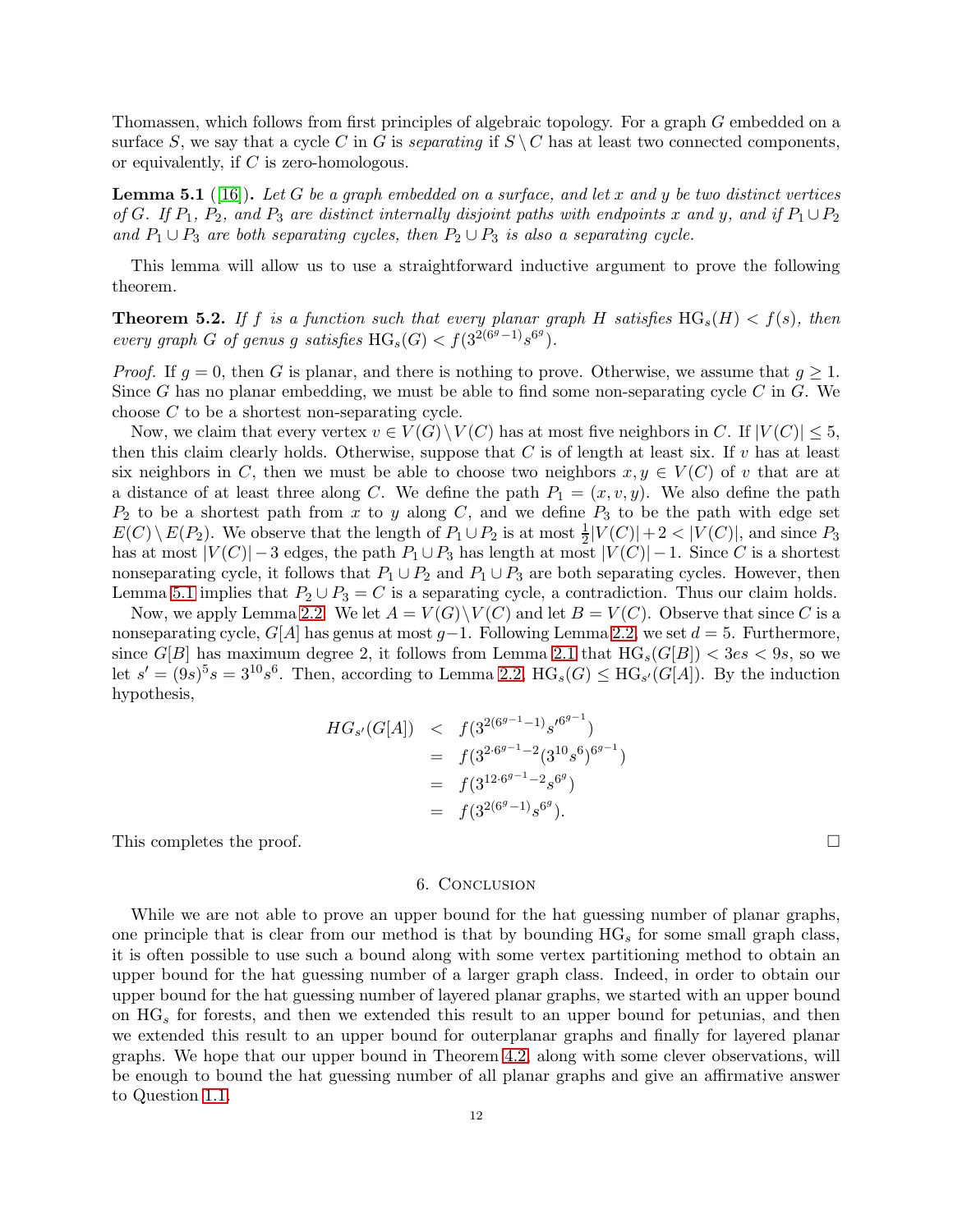An obvious question remains that we have not yet addressed: Do our upper bounds in Theorems [1.2](#page-1-1) and [1.3](#page-1-2) really need to be so enormous? One of the main reasons for the sheer size of our upper bounds comes from our application of Erdős's edge density theorem in Lemma [2.4,](#page-3-0) and while we have shown that edge density arguments can be useful for bounding a graph's hat guessing number, we have by no means shown that they are necessary. However, He, Ido, and Przybocki [\[11\]](#page-12-14) have shown that complete multipartite graphs are closely related to hat guessing on complete bipartite graphs and on cliques joined at a cut-vertex by working in an equivalent setting that considers "prism" subsets of  $\mathbb{N}^r$ , and a similar idea appears in [\[3\]](#page-12-9). Therefore, we suspect that the hat guessing problem is closely related to classical Turán-type edge density problems, and while we do not believe that our upper bounds are best possible, we believe that even for outerplanar graphs, the correct upper bound for hat guessing number should be quite large. Therefore, we ask the following question, for which we suspect that the correct answer is at least 1000.

**Question 6.1.** What is the largest value  $HG(G)$  that can be achieved by an outerplanar graph  $G$ ?

## 7. Acknowledgment

I am grateful to Bojan Mohar for reading an earlier draft of this paper and for suggesting Lemma [5.1](#page-11-0) as a way to improve a previous version of Theorem [5.2.](#page-11-1)

#### **REFERENCES**

- <span id="page-12-12"></span>[1] Noga Alon, Omri Ben-Eliezer, Chong Shangguan, and Itzhak Tamo. The hat guessing number of graphs. *J. Combin. Theory Ser. B*, 144:119–149, 2020.
- <span id="page-12-18"></span><span id="page-12-9"></span>[2] C. Avart, P. Komjáth, T. L uczak, and V. Rödl. Colorful flowers. *Topology Appl.*, 156(7):1386–1395, 2009.
- [3] Bartłomiej Bosek, Andrzej Dudek, Michał Farnik, Jarosław Grytczuk, and Przemysław Mazur. Hat chromatic number of graphs, 2019.
- <span id="page-12-6"></span>[4] N. Bowler, J. Erde, F. Lehner, and M. Pitz. Bounding the cop number of a graph by its genus. *Acta Math. Univ. Comenian. (N.S.)*, 88(3):507–510, 2019.
- <span id="page-12-1"></span>[5] Steve Butler, Mohammad T. Hajiaghayi, Robert D. Kleinberg, and Tom Leighton. Hat guessing games. *SIAM J. Discrete Math.*, 22(2):592–605, 2008.
- <span id="page-12-17"></span><span id="page-12-7"></span>[6] P. Erd˝os. On extremal problems of graphs and generalized graphs. *Israel J. Math.*, 2:183–190, 1964.
- <span id="page-12-3"></span>[7] Michał Farnik. *A hat quessing game*. PhD thesis, Jagiellonian University, 2015.
- <span id="page-12-16"></span>[8] Uriel Feige. You can leave your hat on (if you guess its color). Technical report, Weizmann Institute, 2004.
- [9] Zoltán Füredi and Miklós Simonovits. The history of degenerate (bipartite) extremal graph problems. In *Erdös centennial*, volume 25 of *Bolyai Soc. Math. Stud.*, pages 169–264. J´anos Bolyai Math. Soc., Budapest, 2013.
- <span id="page-12-13"></span>[10] Maximilien Gadouleau and Nicholas Georgiou. New constructions and bounds for Winkler's hat game. *SIAM J. Discrete Math.*, 29(2):823–834, 2015.
- <span id="page-12-14"></span><span id="page-12-8"></span>[11] Xiaoyu He, Yuzu Ido, and Benjamin Przybocki. Hat guessing on books and windmills, 2020.
- [12] Xiaoyu He and Ray Li. Hat guessing numbers of degenerate graphs. *Electron. J. Combin.*, 27(3):Paper No. 3.58, 8, 2020.
- <span id="page-12-5"></span>[13] Gwenaël Joret, Marcin Kaminski, and Dirk Oliver Theis. The cops and robber game on graphs with forbidden (induced) subgraphs. *Contrib. Discrete Math.*, 5(2):40–51, 2010.
- <span id="page-12-2"></span>[14] K. P. Kokhas and A. S. Latyshev. Cliques and constructors in the "hats" game. I. *Zap. Nauchn. Sem. S.- Peterburg. Otdel. Mat. Inst. Steklov. (POMI)*, 488(Kombinatorika i Teoriya Grafov. XI):66–96, 2019.
- <span id="page-12-19"></span><span id="page-12-10"></span>[15] Aleksei Latyshev and Konstantin Kokhas. The hats game. the power of constructors, 2021.
- [16] Bojan Mohar and Carsten Thomassen. *Graphs on Surfaces*. Johns Hopkins series in the mathematical sciences. Johns Hopkins University Press, 2001.
- <span id="page-12-15"></span><span id="page-12-11"></span>[17] Joel Spencer. Asymptotic lower bounds for Ramsey functions. *Discrete Math.*, 20(1):69–76, 1977/78.
- [18] Witold Szczechla. The three colour hat guessing game on cycle graphs. *Electron. J. Combin.*, 24(1):Paper No. 1.37, 19, 2017.
- <span id="page-12-0"></span>[19] P. Winkler. Games people don't play. In David Wolfe and Tom Rodgers, editors, *Puzzlers' Tribute: A Feast for the Mind*, chapter 10, pages 301–313. A K Peters, Baltimore, 2002.
- <span id="page-12-4"></span>[20] Xuding Zhu. The game coloring number of pseudo partial k-trees. *Discrete Math.*, 215(1-3):245–262, 2000.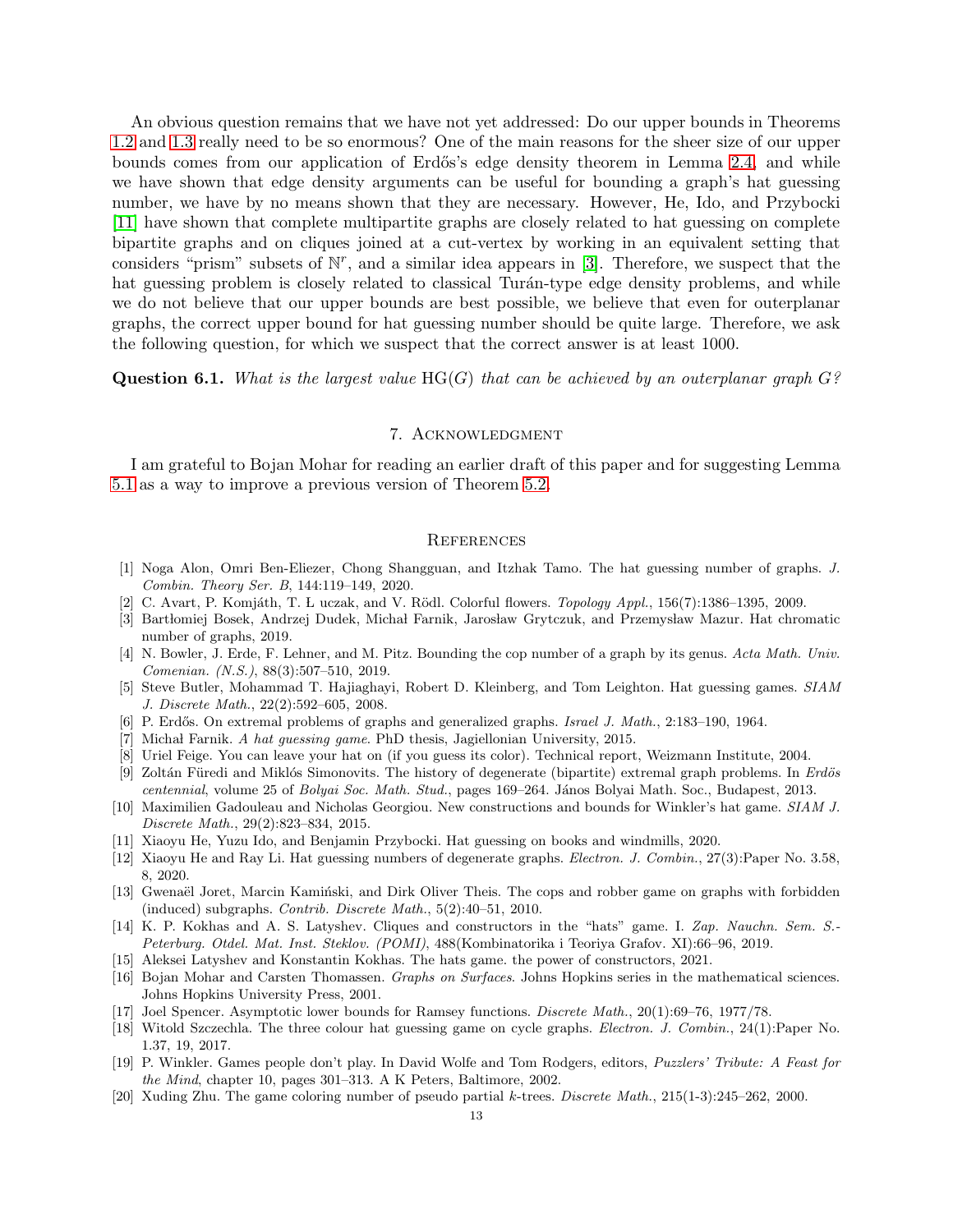## 8. Appendix

*Proof of Lemma [2.4.](#page-3-0)* We induct on r. When  $r = 2$ , we must show that if G is a balanced bipartite graph on 2n vertices containing at least  $3n^{2-\frac{1}{\ell}}$  edges, then G contains a copy of  $K_{\ell,\ell}$ . By a classical theorem of Kővári, Sós, and Turán, G contains a copy of  $K_{\ell,\ell}$  as long as  $|E(G)| \geq (\ell-1)^{1/\ell}(n-\ell)$  $(\ell+1)n^{1-1/\ell} + (\ell-1)n$ . To show that  $3n^{2-\frac{1}{\ell}}$  is greater than this lower bound, we begin with the following inequality, which can easily be verified graphically:

$$
\frac{3}{2}\ell^{1-\frac{1}{\ell}} - \ell + 1 > 0.
$$

Now, since  $(\ell-1)^{1/\ell} < \frac{3}{2}$  $\frac{3}{2}$  for all  $\ell$ , and since  $n \geq \ell$ , we have

$$
(3 - (\ell - 1)^{1/\ell})n^{1 - \frac{1}{\ell}} - \ell + 1 > 0.
$$

Next, since  $n > 0$ , we have

$$
3n^{2-\frac{1}{\ell}} - (\ell-1)^{1/\ell}n^{2-\frac{1}{\ell}} - (\ell-1)n > -(\ell-1)^{\frac{\ell+1}{\ell}}n^{1-\frac{1}{\ell}}.
$$

Rearranging this equation gives us

$$
3n^{2-\frac{1}{\ell}} > (\ell-1)^{1/\ell}(n-\ell+1)n^{1-\frac{1}{\ell}} - (\ell-1)n,
$$

which is exactly what we need to finish the base case. Next, suppose that  $r \geq 3$ . We will need to borrow a lemma from the original proof of Erdős.

<span id="page-13-0"></span>**Lemma 8.1.** [\[6\]](#page-12-17) Let  $S = \{y_1, \ldots, y_N\}$  be a set of N elements, and let  $A_1, \ldots, A_n$  be subsets of S. Let  $w > 0$ , and assume that  $\sum_{i=1}^{n} |A_i| \geq \frac{nN}{w}$ . If  $n \geq 2\ell^2 w^{\ell}$ , then there exist  $\ell$  distinct sets  $A_{i_1}, \ldots, A_{i_\ell}$  such that  $|A_{i_1} \cap \cdots \cap A_{i_\ell}| \geq \frac{N}{2w^\ell}$ .

Now, suppose we have a balanced r-partite r-graph G with rn vertices and  $t \geq 3n^{r-\frac{1}{\ell^{r-1}}}$  edges. We choose one of the r partite sets of  $G$  and name its vertices  $x_1, \ldots, x_n$ . Next, we set  $N = n^{r-1}$ , and we let  $y_1, \ldots, y_N$  denote the set of  $(r-1)$ -tuples of vertices that can be obtained by choosing exactly one vertex from each partite set of G outside of  $\{x_1, \ldots, x_r\}$ . Then, for each  $x_i$ , we let  $A_i$ contain those  $y_j$  for which  $x_i \cup y_j \in E(G)$ . We have

$$
\sum_{i=1}^{n} |A_i| = t \ge 3n^{r - \frac{1}{\ell^{r-1}}}.
$$

We set  $w=\frac{1}{3}$  $\frac{1}{3}n^{\frac{1}{\ell^{r-1}}}$ , and then it is easy to verify that  $t \geq \frac{nN}{w}$  $\frac{vN}{w}$  and that  $n \geq 2\ell^2 w^{\ell}$ , so the hypotheses of Lemma [8.1](#page-13-0) hold. Hence, we may choose  $\ell$  vertices  $x_{i_1}, \ldots, x_{i_\ell}$  whose neighborhoods intersect in at least

$$
\frac{N}{2w^{\ell}} = \frac{3^{\ell}}{2} n^{r - \frac{1}{\ell^{r-2}}} > 3n^{r - \frac{1}{\ell^{r-2}}}
$$

 $(r-1)$ -tuples. Then, by the induction hypothesis, we may find a copy of  $K_{\ell}^{(r-1)}$  $\ell^{(r-1)}$  among these  $(r-1)$ tuples, and this  $K_{\ell}^{(r-1)}$  $\ell_{\ell}^{(r-1)}$  along with the vertices  $x_{i_1}, \ldots, x_{i_{\ell}}$  form a copy of  $K_{\ell}^{(r)}$  $\ell^{(r)}$ . This completes the proof.  $\Box$ 

*Proof of estimates in Theorem [4.2.](#page-8-2)* Recall that  $\ell_5 = 20s$  and  $s_4 = (20)^6 s^7$ . We will use the inequalities

(1) 
$$
(3s^2 + 3s + 3)^{3(s^2 + s + 1)^2} + 1 < 2^{(3s)^5}
$$

(2) 
$$
(3(s+1)^6+3(s+1)^3+3)^{3((s+1)^6+(s+1)^3+1)^2}+1 < 2^{(3s)^{13}}
$$

for  $s \geq 1$ . From [\(1\)](#page-13-1), we see that

<span id="page-13-1"></span>
$$
\log_2 \ell_4 < (3s_4)^5 = 3^5 2^{60} 5^{30} s^{35} < 2^{138} s^{35}
$$

.